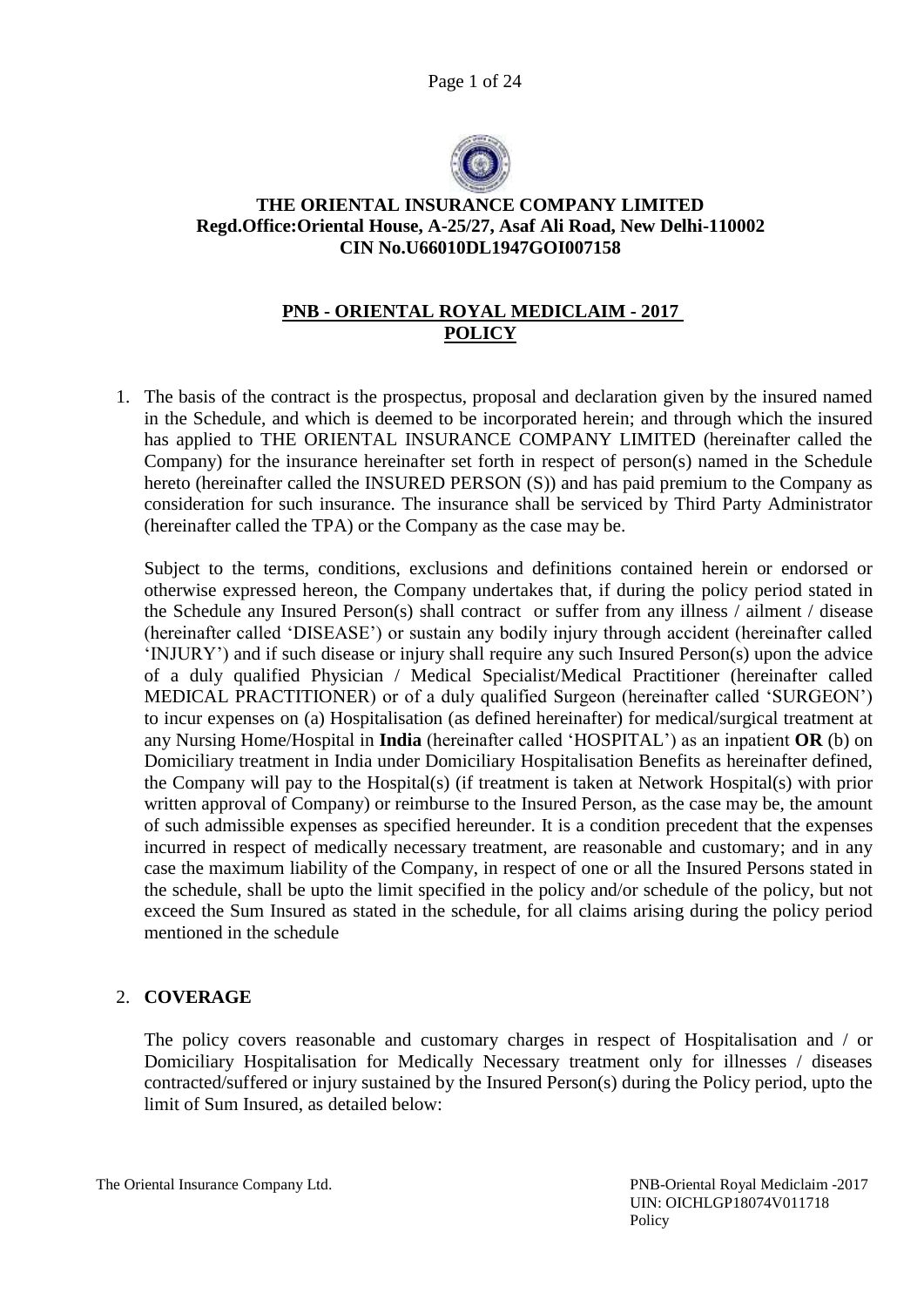Page 2 of 24

| A.             |                                                                                                                                                                                                                                                                                                                                                                                                                                                                                                                                                                           |                                                                                                                                                                                                                                           |
|----------------|---------------------------------------------------------------------------------------------------------------------------------------------------------------------------------------------------------------------------------------------------------------------------------------------------------------------------------------------------------------------------------------------------------------------------------------------------------------------------------------------------------------------------------------------------------------------------|-------------------------------------------------------------------------------------------------------------------------------------------------------------------------------------------------------------------------------------------|
| Sl.            | <b>Expenses covered</b>                                                                                                                                                                                                                                                                                                                                                                                                                                                                                                                                                   | Limits                                                                                                                                                                                                                                    |
| $\mathbf{i}$ . | Room, Boarding and Nursing Expenses as provided by<br>the Hospital /Nursing Home.                                                                                                                                                                                                                                                                                                                                                                                                                                                                                         | 1 % of the Sum Insured per<br>day                                                                                                                                                                                                         |
| $\mathbf{ii}$  | Intensive Care Unit (ICU) Expenses as provided by the<br>Hospital /Nursing Home.                                                                                                                                                                                                                                                                                                                                                                                                                                                                                          | 2% of the Sum Insured per<br>day.                                                                                                                                                                                                         |
|                | a. Number of days of stay under 'i' and 'ii' above should not exceed total number of<br>days of stay in the Hospital. All related expenses (including iii and iv below) shall also<br>be payable as per the entitled room category based on the Room Rent limit as<br>mentioned above. This restriction shall not apply on medicines / pharmaceuticals and<br>body implants.<br>b. Any expense in excess of reasonable and customary charges as defined under 3.42,<br>or in excess of negotiated prices (in case of network hospitals) shall be borne by the<br>insured. |                                                                                                                                                                                                                                           |
| iii            | Medical<br>Practitioner,<br>Anaesthetist,<br>Surgeon,<br><b>Consultants, Specialists Fees</b>                                                                                                                                                                                                                                                                                                                                                                                                                                                                             | As per the limits of the Sum<br>Insured.                                                                                                                                                                                                  |
| iv             | Anaesthesia, Blood, Oxygen,<br>Operation Theatre<br>Charges, Surgical Appliances, Medicines & Drugs,<br>Material<br>and<br>X-Ray,<br>Diagnostic<br>Dialysis,<br>Chemotherapy, Radiotherapy, Cost of Pacemaker,<br>Artificial Limbs $\&$ and similar expenses.                                                                                                                                                                                                                                                                                                             | As per the limits of Sum<br>Insured.                                                                                                                                                                                                      |
| V              | Ambulance service charges                                                                                                                                                                                                                                                                                                                                                                                                                                                                                                                                                 | Reimbursement<br>upto<br>maximum Rs.1000 in any<br>Policy period, subject to<br>claim being admissible under<br>the hospitalisation section of<br>the policy                                                                              |
| vi             | Daily Hospital Cash Allowance – only in respect of the<br>insured Account holder                                                                                                                                                                                                                                                                                                                                                                                                                                                                                          | <b>Rs.200</b><br>day<br>of<br>per<br>hospitalisation,<br>maximum<br>compensation being Rs.1000<br>during the policy period,<br>subject<br>to<br>claim<br>being<br>admissible<br>under<br>the<br>hospitalisation section of the<br>policy. |
| vii            | <b>Funeral Expenses</b>                                                                                                                                                                                                                                                                                                                                                                                                                                                                                                                                                   | of<br>Lumpsum<br>payment<br>Rs.1000 per Insured person<br>in case of death of the<br>insured person, subject to<br>claim being admissible under<br>the hospitalisation section of<br>the policy                                           |
| viii           | Pre and Post Hospitalisation expenses                                                                                                                                                                                                                                                                                                                                                                                                                                                                                                                                     | Medical<br>expenses incurred<br>30days<br>prior<br>to<br>Hospitalisation and upto 60<br>days Post Hospitalisation.                                                                                                                        |

The Oriental Insurance Company Ltd. PNB-Oriental Royal Mediclaim -2017 UIN: OICHLGP18074V011718 Policy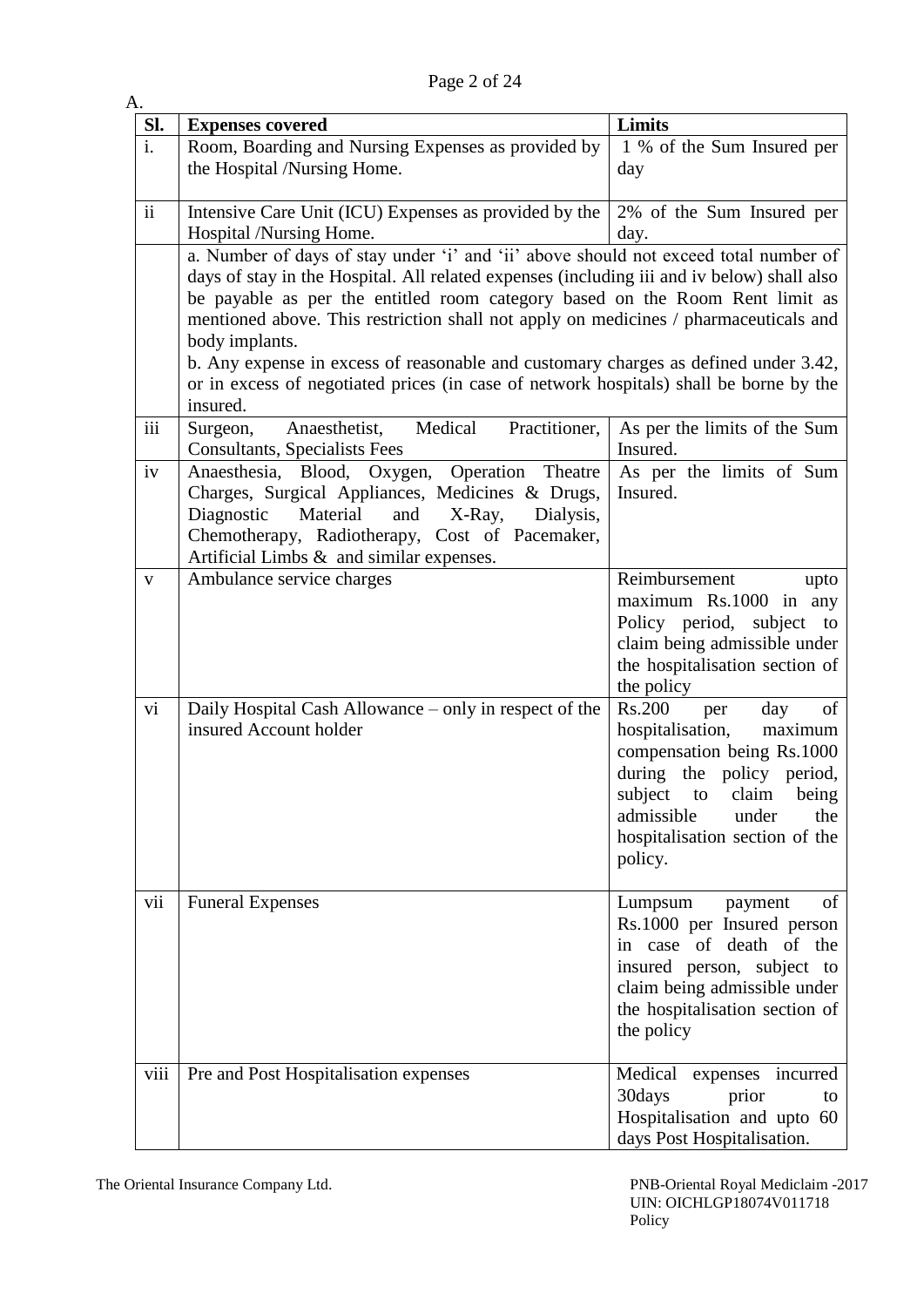### Page 3 of 24

# **B. DOMICILIARY HOSPITALISATION BENEFITS**

|  | i. Surgeon, Medical Practitioner, Consultants, Specialists 10% of Sum Insured,   |  |  |  |  |
|--|----------------------------------------------------------------------------------|--|--|--|--|
|  | Fees, Blood, Oxygen, Surgical Appliances, Medicines   Maximum Rs. 25000/- during |  |  |  |  |
|  | & Drugs, Diagnostic Material and Dialysis, the Policy period.                    |  |  |  |  |
|  | Chemotherapy, Nursing expenses.                                                  |  |  |  |  |

Domiciliary Hospitalisation benefit shall, however, not cover expenses in any of the following cases

- a) if the treatment lasts for a period of three days or less
- b) incurred on Pre and Post Hospitalisation treatment
- c) incurred on treatment of any of the following diseases :
	- i. Asthma
	- ii. Bronchitis
	- iii. Chronic Nephritis and Nephritic Syndrome
	- iv. Diarrhoea and all types of Dysenteries including Gastro-enteritis
	- v. Diabetes Mellitus and Insipidus
	- vi. Epilepsy
	- vii. Hypertension
	- viii.Influenza, Cough and Cold
	- ix. All Psychiatric or Psychosomatic Disorders
	- x. Pyrexia of unknown origin for less than 10 days
	- xi. Tonsillitis and Upper Respiratory Tract infection including Laryngitis and Pharyngitis
	- xii. Arthritis, Gout and Rheumatism.
- **Note:** (i) Liability of the Company under Domiciliary Hospitalisation Benefit is limited as stated in 2B.
	- (ii) Intimation in respect of Domiciliary hospitalisation must be given immediately to the Company.
- **C**. **ORGAN DONOR EXPENSES- WHEN INSURED PERSON IS THE RECIPIENT**: The policy covers in-patient Hospitalisation Medical expenses in respect of the organ donor provided that the donation conforms to the Transplantation of Human Organs Act 1994(amended) and/or any other extant Act, Central / State Rules / regulations, as applicable to transplantation of human organs. Further provided that:
- i. the organ donated is for the use of the Insured Person who has been medically advised to undergo organ transplant
- ii. The claim of the Insured Person is admissible under the Hospitalisation section of the policy.
- iii. The policy does not cover:
	- a) cost directly or indirectly associated with the acquisition of the organ and/or cost of organ.
	- b) cost towards donor screening
	- c) Any Pre and Post Hospitalisation medical expenses of the donor.
	- d) Any other medical treatment or complication consequent to organ harvesting, in respect of the donor.

**D**. Relaxation to 24 hours minimum duration of hospitalisation is allowed in specified Day Care procedures / Surgeries (as per appendix-I) where such treatment is taken by an Insured Person in a Hospital / Day Care Centre (but not the Out-Patient department of a hospital), Or any other Day Care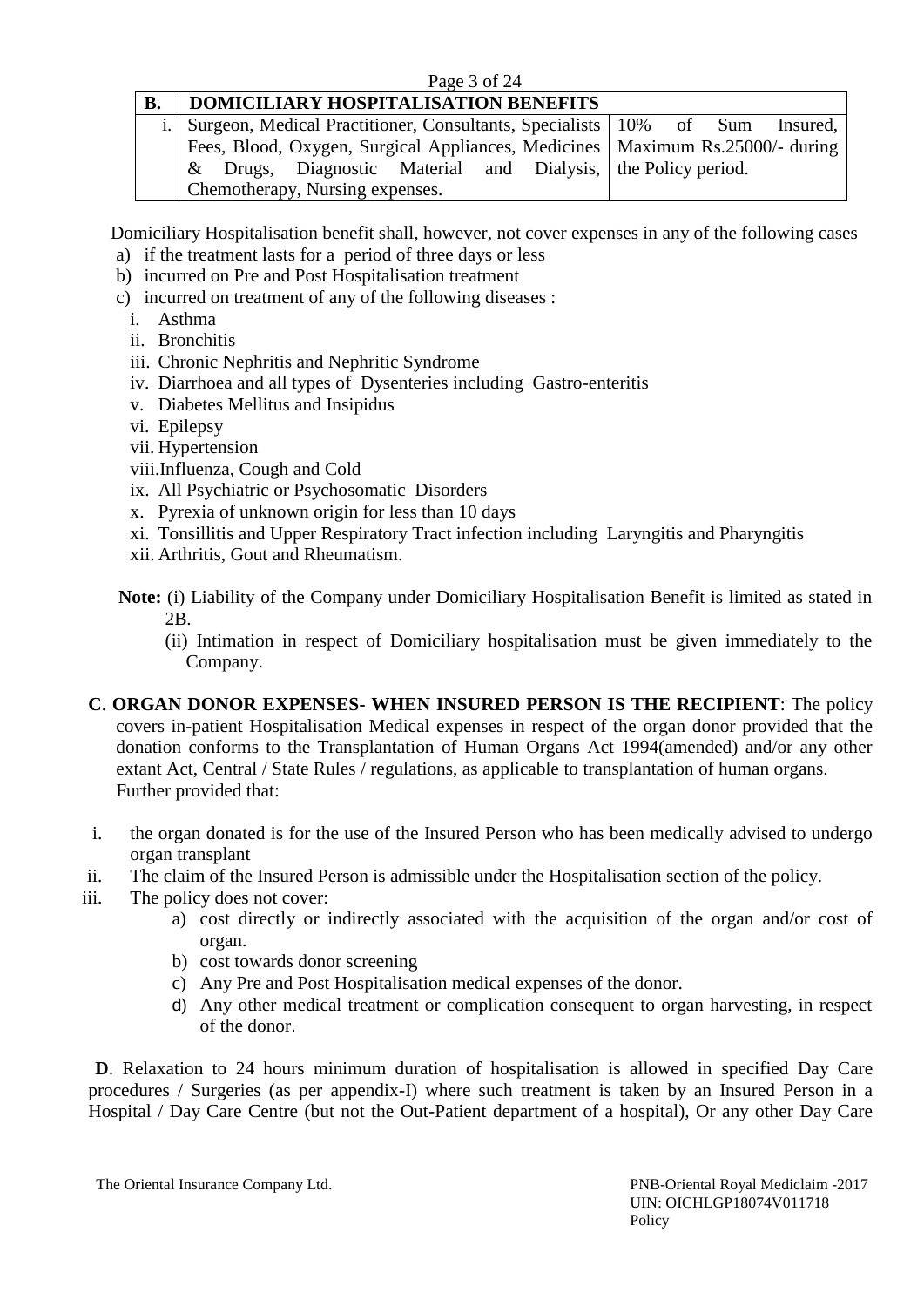## Page 4 of 24

Treatment as mentioned in clause 3.14 and for which prior approval from Company / TPA is obtained in writing.

- **E.** In case of Ayurvedic,Yoga and Naturopathy, Unani, Siddha and Homeopathic treatment, Hospitalisation expenses are admissible only when the treatment is taken as an In-patient, as defined in 3.17.
- **F.** Sub-limits shall apply on the following procedures, as below

|            |                                          | Sub-limits in INR |              |                        |  |
|------------|------------------------------------------|-------------------|--------------|------------------------|--|
| Sl.        | Procedure                                | $SI < 2$ lakhs    | SI 2-5 lakhs | $\vert$ SI $>$ 51 akhs |  |
| . .        | Cataract                                 | 19000             | 24000        | 30000                  |  |
| <u>L</u> . | Total Knee Replacement excluding implant | 90000             | 110000       | 150000                 |  |
|            | Hip Replacement excluding implant        | 90000             | 110000       | 150000                 |  |

Limits for 2&3 above are for unilateral procedures and additional 50% will be considered for bilateral procedures. Amount payable under the policy shall be the actuals (pre-negotiated rates in case of Network providers) or the above stated limits, whichever is lower.

**NOTE:** Maximum liability of the Company under the policy is the Sum Insured as stated in the schedule.

# **3. DEFINITIONS:**

- **3.1 Accident**: is a sudden, unforeseen and involuntary event caused by external, visible and violent means.
- **3.2 Alternative Treatments: a**re forms of treatments other than 'Allopathy', or 'modern Medicine and include Ayurveda, Yoga and Naturopathy, Unani, Siddha, and Homeopathy in the Indian context.
- **3.3 Ambulance Services:** means ambulance service charges reasonably and necessarily incurred in shifting the insured person from residence to hospital for admission in emergency ward / ICU or from one Hospital / Nursing Home to another Hospital / Nursing Home, by registered ambulance only. Ambulance service charges are payable only if the hospitalisation expenses are admissible under the policy.
- **3.4 AYUSH:** AYUSH treatment refers to the Medical and/or hospitalisation treatments given under Ayurveda, Yoga and Naturopathy, Unani, Siddha, and Homeopathy systems.
- **3.5 Bancassurance:** means an arrangement entered into by the Company, with one or more Banks, for selling, inter-alia, health insurance policies.
- **3.6 Cashless Facility:** means a facility extended by the insurer or TPA on behalf of the Insurer to the insured, where the payments for the costs of the treatment undergone by the insured in accordance with the policy terms and conditions, are directly made to the network provider by the insurer to the extent of pre- authorization is approved.
- **3.7 Congenital Anomaly:** refers to a condition(s) which is present since birth, and which is abnormal with reference to form, structure or position.

a. Internal Congenital Anomaly: which is not in the visible and accessible parts of the body b. External Congenital Anomaly**:** which is in the visible and accessible parts of the body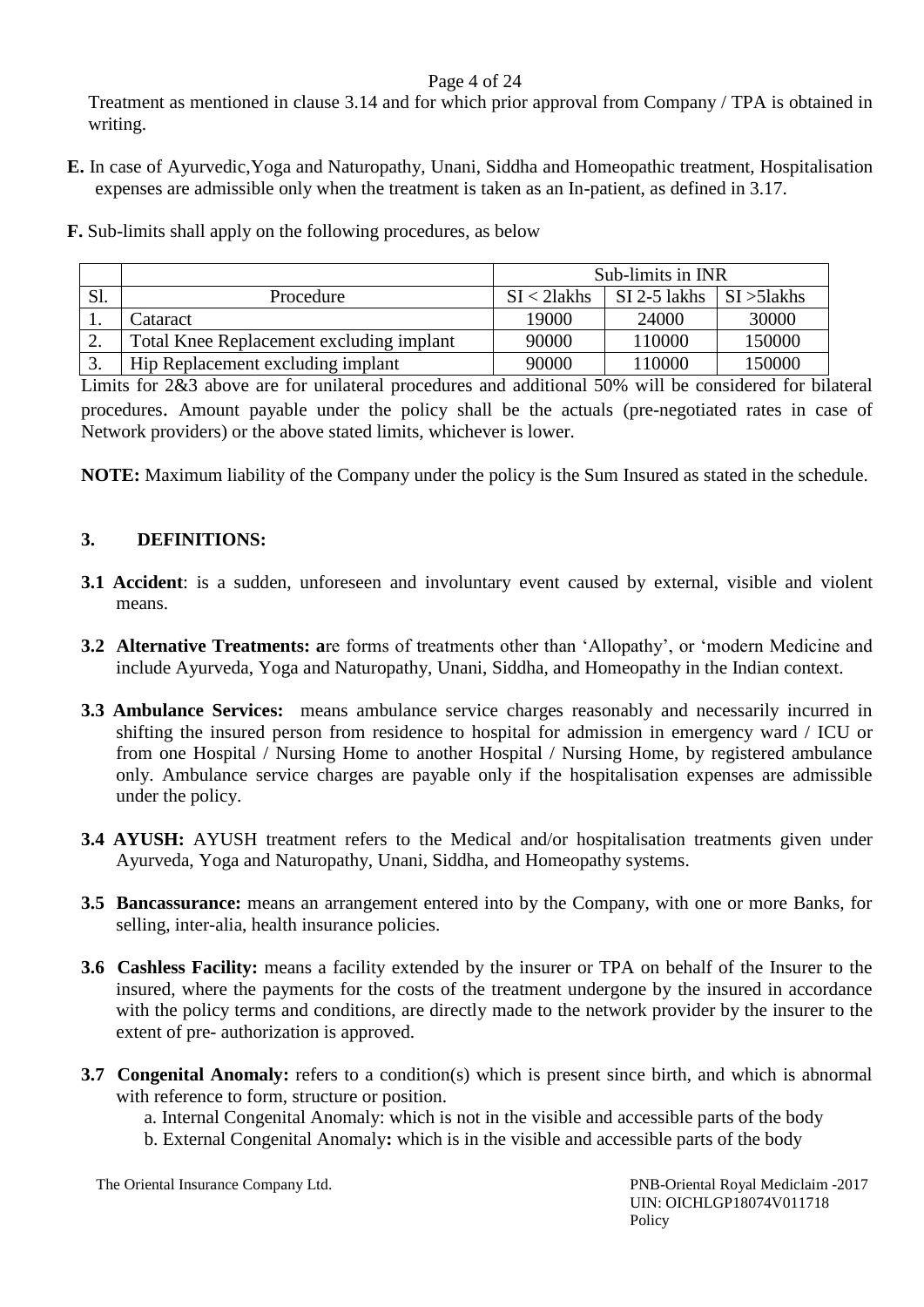- **3.8 Condition Precedent**: means a policy term or condition upon which the Insurer's liability under the policy is conditional.
- **3.9 Contribution**: Contribution is essentially the right of an insurer to call upon other insurers liable to the same insured to share the cost of an indemnity claim on a rateable proportion of Sum Insured. If two or more policies are taken by the insured during a period from one or more insurers, the contribution clause shall not be applicable where the cover/ benefit offered:
	- a) is fixed in nature:
	- b) does not have any relation to the treatment costs;
- **3.10 Daily Hospital Cash Allowance**: When the Insured account holder is hospitalized and a claim is admitted under the Policy, then the Company shall pay a Daily Hospital Cash Allowance as specified under 2A above.
- **3.11 Dental Treatment:** is treatment carried out by Dental Practitioner, including examination, fillings (where appropriate), crowns, extractions and surgery excluding any form of cosmetic surgery/implants.
- **3.12 Domiciliary Hospitalisation Benefit**: means medical treatment for a period exceeding three days for such disease/injury which in the normal course would require care and treatment at a hospital but is actually taken while confined at home under any of the following circumstances:
	- a. the medical condition of the patient is such that he/she is not in a position to be moved to a hospital, or
	- b. the patient takes treatment at home on account of non availability of room in a hospital.
- **3.13 Day Care Centre**: means any institution established for day care treatment of illness and /or injuries OR a medical set -up within a hospital and which has been registered with the local authorities, wherever applicable, and is under the supervision of a registered and qualified medical practitioner AND must comply with all minimum criteria as under:
	- a. has qualified nursing staff under its employment,
	- b. has qualified medical practitioner (s) in charge,
	- c. has a fully equipped operation theatre of its own, where surgical procedures are carried out
	- d. maintains daily records of patients and will make these accessible to the Insurance company's authorized personnel.
- **3.14 Day Care Treatment**: refers to medical treatment, and/or surgical procedure which is:
	- a. undertaken under General or Local anaesthesia in a hospital/day care centre in less than 24 hours because of technological advancement, and
	- b. which would have otherwise required a hospitalization of more than 24 hours.

Procedures / treatments done in Out Patient Department are not payable under the policy even if converted to day care surgery / procedure or as in patient in the hospital for more than 24 hours.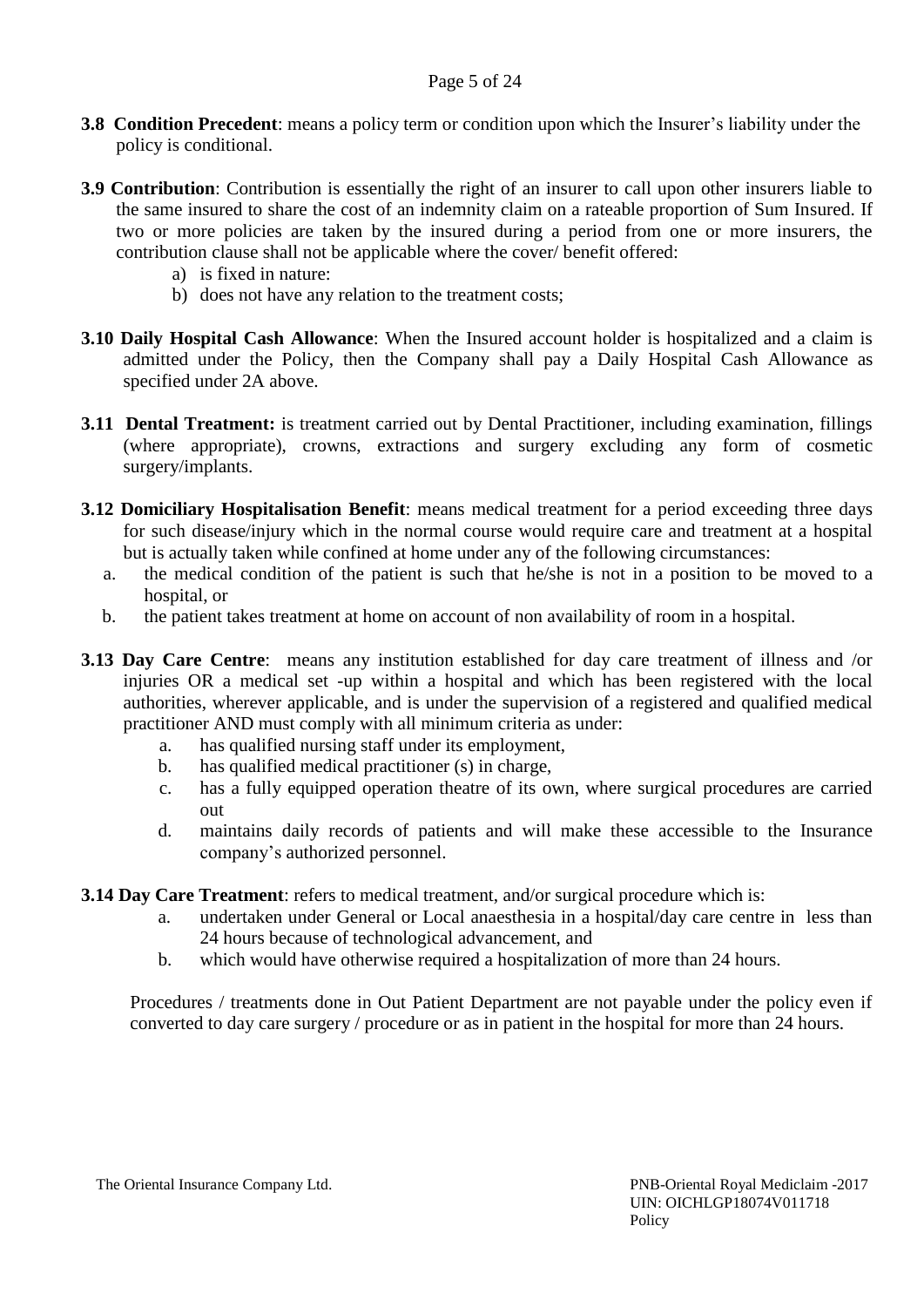## Page 6 of 24

- **3.15 Family:** consists of the Insured or Insured and any one or more of the family members as mentioned below:
	- a. legally wedded spouse.
	- b. Upto three Dependent Children (natural or legally adopted) between the ages of 91days to 18 years. However male child can be covered upto the age of 26 years if he is a bonafide regular student and financially dependent. Female child can be covered until she gets married. Divorced and widowed daughters are also eligible for coverage under the policy, irrespective of age. If during the currency of the policy, the child above 18 years becomes financially independent, or a male child (student) attains the age of 26 years or if the girl child gets married, he/she shall remain covered under the policy for the remainder of the policy period. However, he / she shall be ineligible for coverage in the subsequent renewals
- **3.16 Grace Period:** means the specified period of time immediately following the premium due date during which a payment can be made to renew or continue a policy in force without loss of continuity benefits such as waiting periods and coverage of pre-existing diseases. Coverage is not available for the period for which no premium is received.
- **3.17 Hospital/Nursing Home:** means any institution established for in- patient care and day care treatment of illness and / or injuries and which has been registered as a hospital with the local authorities under the Clinical Establishments (Registration and Regulation) Act, 2010 or under the enactments specified under the Schedule of Section 56(1) of the said Act OR complies with all minimum criteria as under:
	- a. has qualified nursing staff under its employment round the clock;
	- b. has at least 10 inpatient beds, in towns having a population of less than 10,00,000 and 15 inpatient beds in all other places;
	- c. has qualified medical practitioner (s) in charge round the clock;
	- d. has a fully equipped operation theatre of its own where surgical procedures are carried out
	- e. maintains daily records of patients and makes these accessible to the Insurance company's authorized personnel.

In case of AYUSH treatment, if the treatment is taken in a Government hospital or in any institute recognised by Govt. and/or accredited by Quality Council of India of National Accreditation Board on Health OR in :

- i. Teaching hospitals of AYUSH colleges recognised by Central Council of Indian medicine (CCIM) and Central Council of Homeopathy (CCH)
- ii. AYUSH hospitals having registration with Government authority under appropriate Act in the State / UT and complies with the following as minimum criteria
	- a. has at least 15 inpatient beds
	- b. has minimum 5 qualified and registered AYUSH doctors
	- c. has qualified paramedical staff under its employment round the clock.
	- d. has dedicated AYUSH therapy sections
	- e. maintains daily records of patients and makes these accessible to the Insurance company's authorized personnel.
- **3.18 Hospitalisation:** means admission in a Hospital for a minimum period of twenty four (24) in-patient care consecutive hours except for specified procedures/treatments, where such admission could be for a period of less than 24 consecutive hours.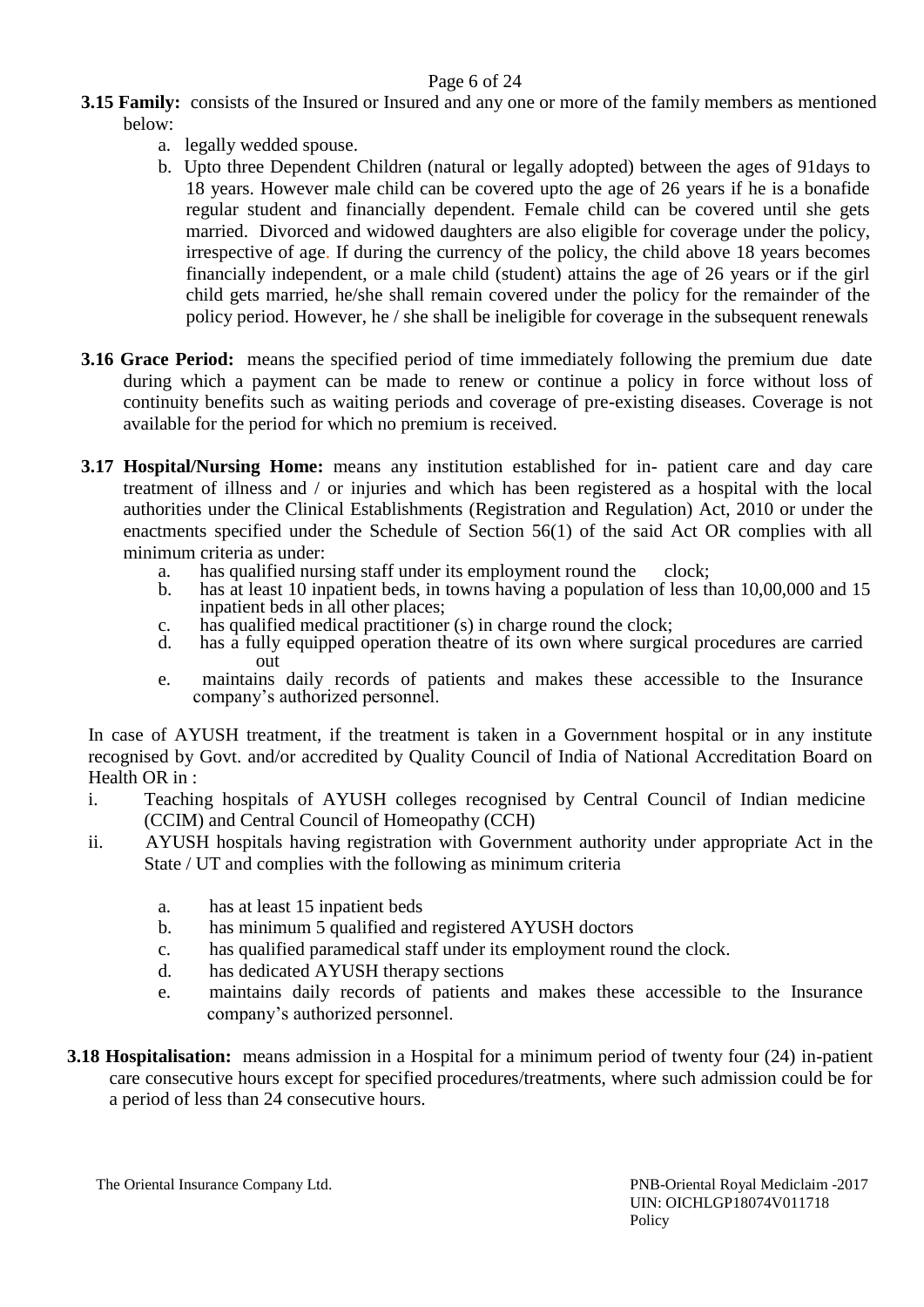## Page 7 of 24

- **3.19 I.D.Card:** means the card issued to the Insured Person by the TPA to avail Cashless facility in the Network Hospital.
- **3.20 Illness:** means a sickness or a disease or pathological condition leading to the impairment of normal physiological function which manifests itself during the policy period and requires medical treatment.
	- a. Acute condition is a disease, illness or injury that is likely to respond quickly to treatment which aims to return the person to his or her state of health immediately before suffering the disease/ illness/ injury which leads to full recovery.
	- b. Chronic condition is a disease, illness, or injury that has one or more of the following characteristics:
		- i. it needs ongoing or long-term monitoring through consultations, examinations, check-ups, and /or tests
		- ii. it needs ongoing or long-term control or relief of symptoms
		- iii. it requires rehabilitation or to be specially trained to cope with it
		- iv. it continues indefinitely
		- v. it comes back or is likely to come back.
- **3.21 In-Patient:** means an Insured Person who is admitted to Hospital and stays for at least 24 hours for the sole purpose of receiving the treatment for suffered ailment / illness / disease / injury / accident during the currency of the policy.
- **3.22 In-Patient Care:** means treatment for which the Insured Person has to stay in a Hospital for more than 24 hours for a covered event.
- **3.23 Intensive Care Unit**: means an identified section, ward or wing of a Hospital which is under the constant supervision of a dedicated Medical Practitioner(s), and which is specially equipped for the continuous monitoring and treatment of patients who are in a critical condition, or require life support facilities and where the level of care and supervision is considerably more sophisticated and intensive than in the ordinary and other wards.
- **3.24 IRDAI**: means Insurance Regulatory and Development Authority of India, and regulates the insurance business in India.
- **3.25 Injury:** means accidental physical bodily harm excluding illness or disease solely and directly caused by external, violent and visible and evident means which is verified and certified by a Medical Practitioner.
- **3.26 Insured Person**: Means Person(s) named as Insured Person(s) on the schedule of the Policy.
- **3.27 Maternity Expenses**: shall include (a) Medical treatment expenses traceable to childbirth (including complicated deliveries and caesarean sections) incurred during hospitalisation (b) expenses towards lawful medical termination of pregnancy during the policy period.
- **3.28 Medical Advice**: means any consultation or advice from a Medical Practitioner including the issue of any prescription or follow-up prescription.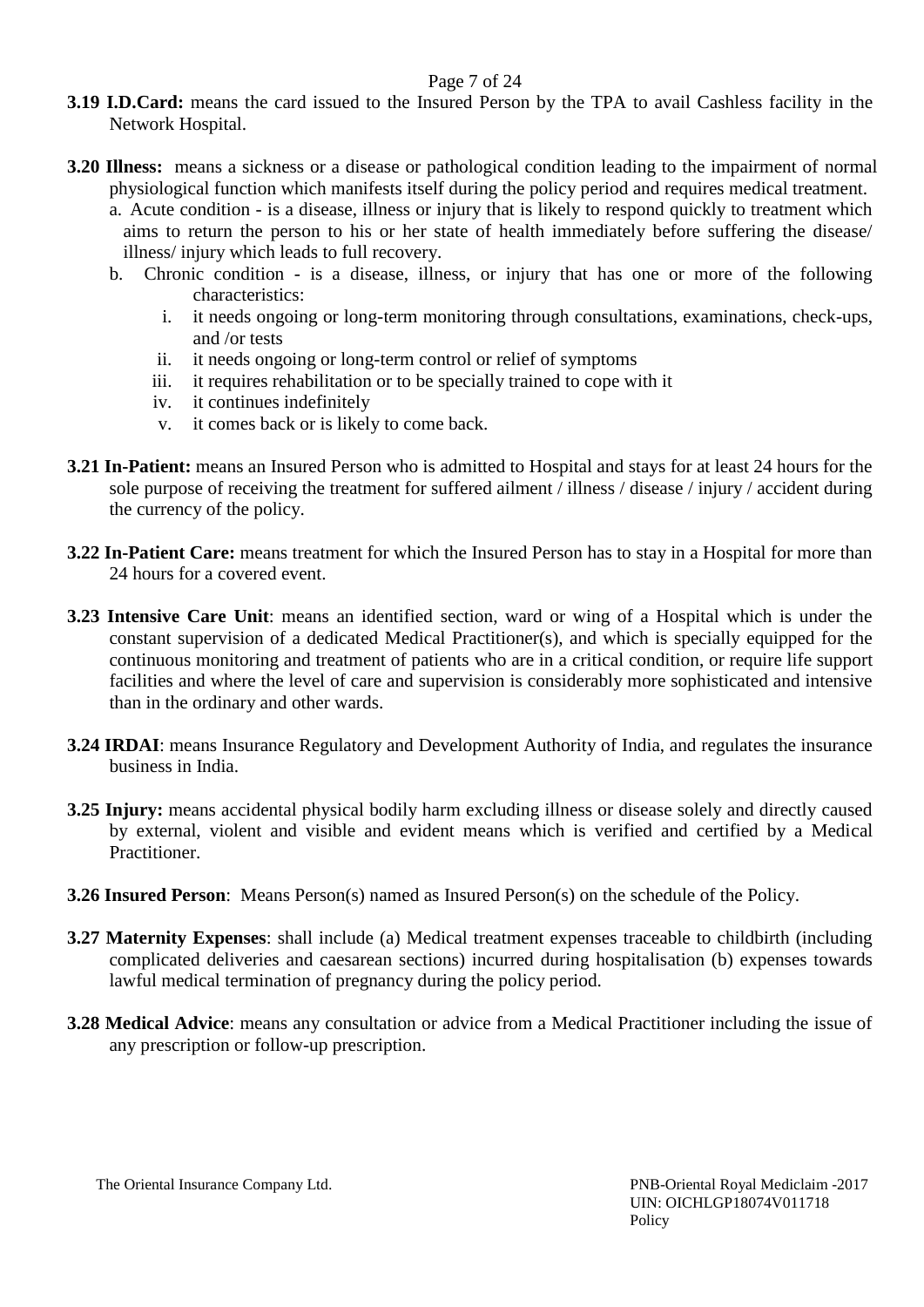## Page 8 of 24

- **3.29 Medical Expenses:** means those expenses that an Insured Person has necessarily and actually incurred for medical treatment on account of illness or Accident on the advice of a Medical Practitioner, as long as these are no more than would have been payable if the Insured Person had not been insured and no more than other hospitals or doctors in the same locality would have charged for the same medical treatment.
- **3.30 Medically Necessary Treatment**: Medically necessary treatment means any treatment, tests, medication, or stay in hospital or part of a stay in hospital which:
	- a. is required for the medical management of the illness or injury suffered by the insured;
	- b. must not exceed the level of care necessary to provide safe, adequate and appropriate medical care in scope, duration, or intensity;
	- c. must have been prescribed by a medical practitioner;
	- d. must conform to the professional standards widely accepted in international medical practice or by the medical community in India.
- **3.31 Medical Practitioner:** means a person who holds a valid registration from the Medical Council of any state or Medical Council of India or Council for Indian Medicine or for Homeopathy set up by the Government of India or a State Government and is thereby entitled to practice medicine within its jurisdiction; and is acting within the scope and jurisdiction of license.
- **3.32 Network Provider:** means hospital or health care provider enlisted by an insurer, TPA or jointly by an insurer and TPA to provide medical services to an insured either on payment or by a cashless facility.
- **3.33 Non-Network**: Any Hospital, day care centre or other provider that is not part of the Network
- **3.34 Notification of Claim**: is a process of notifying a claim to the Insurer or TPA by specifying the timelines as well as the address/telephone number, to which it should be notified.
- **3.35 Out-Patient Treatment**: is one in which the Insured visits a clinic/Hospital or associated facility like a consultation room for diagnosis and treatment based on the advice of a Medical Practitioner. The Insured is not admitted as a day care or in-patient.
- **3.36 Pre-Hospitalisation Expenses:** means medical expenses incurred during the period upto 30 days prior to the date of admission in the hospital provided that:
	- a. Such Medical Expenses are incurred for the same condition for which the Insured Person's Hospitalisation was required, and
	- b. The In-patient Hospitalization claim for such Hospitalization is admissible by the Insurance Company.
- **3.37 Post-Hospitalisation Expenses**: means medical expenses incurred for a period upto 60 days from the date of discharge from the hospital, provided that:
	- a. Such Medical Expenses are incurred for the same condition for which the Insured Person's Hospitalisation was required, and
	- b. The In-patient Hospitalization claim for such Hospitalization is admissible by the Insurance Company.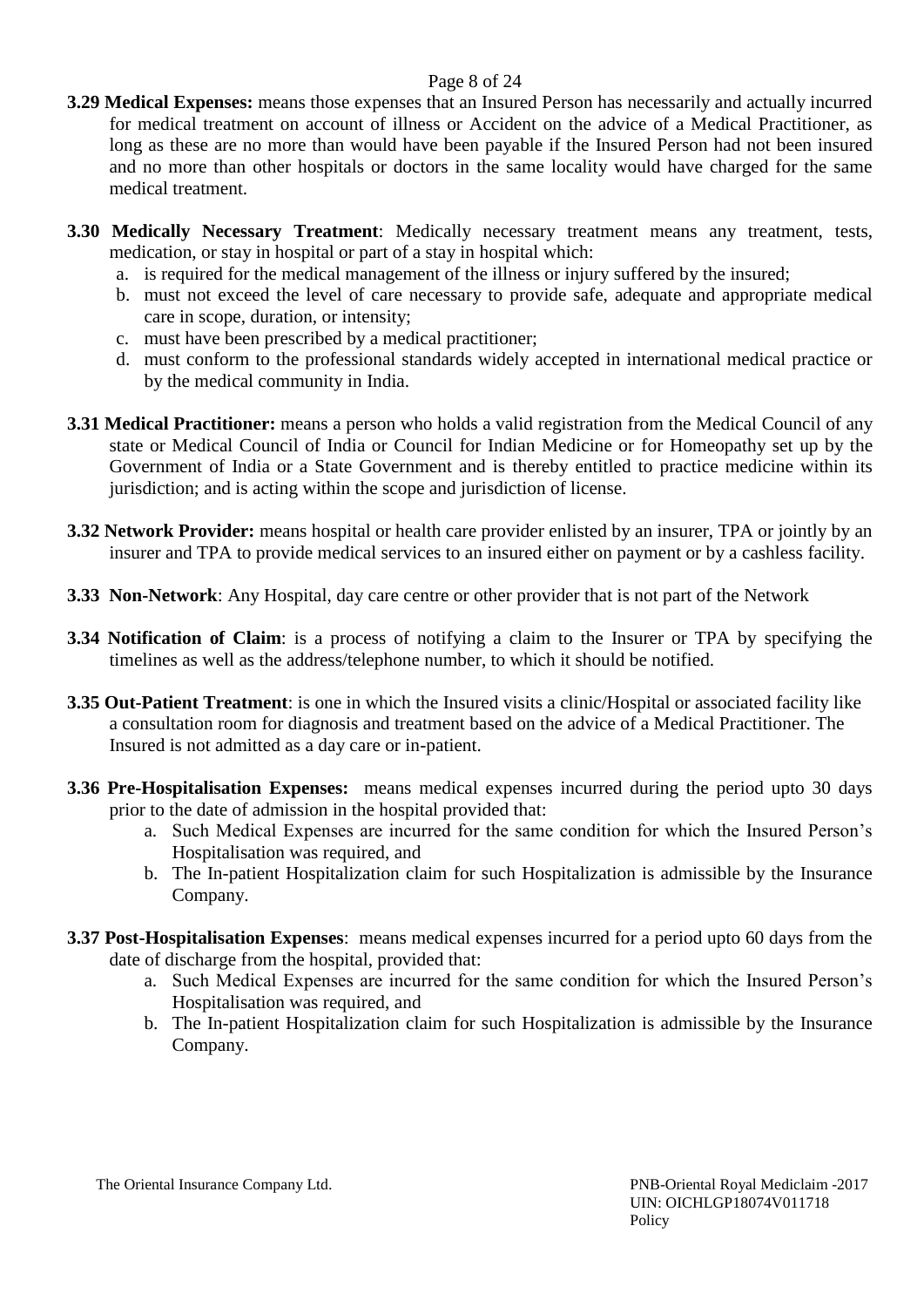## Page 9 of 24

- **3.38 Pre Existing Disease:** means any condition, ailment or injury or related condition(s) for which the Insured Person(s) had signs or symptoms, and / or was diagnosed, and / or received medical advice / treatment within 48 months prior to the first policy issued by the insurer.
- **3.39 Policy Period:** means the period of coverage as mentioned in the schedule
- **3.40 Portability:** means transfer by an individual health insurance Policy holder (including family cover) of the credit gained for pre-existing conditions and time-bound exclusions if he/she chooses to switch from one insurer to another.
- **3.41 Qualified Nurse:** means a person who holds a valid registration from the Nursing Council of India or the Nursing Council of any state in India.
- **3.42 Reasonable and Customary Charges:** means the charges for services or supplies, which are the standard charges for the specific provider and consistent with the prevailing charges in the geographical area for identical or similar services, taking into account the nature of the illness / injury involved.
- **3.43 Renewal:** Renewal defines the terms on which the contract of insurance can be renewed on mutual consent with a provision of grace period for treating the renewal continuous for the purpose of all waiting periods.
- **3.44 Room Rent:** means the amount charged by a Hospital for the occupancy of a bed on per day (24hours) basis and shall include associated medical expenses.
- **3.45 Surgery/ Surgical Operation**: means manual and / or operative procedure (s) required for treatment of an illness or injury, correction of deformities and defects, diagnosis and cure of diseases, relief of suffering or prolongation of life, performed in a Hospital or a Day Care centre by a Medical **Practitioner**
- **3.46 Third Party Administrator (TPA):** means any person who is licensed under the IRDAI (Third Party Administrators – Health Service) Regulations, 2016, notified by the Authority, and is engaged, for a fee or remuneration by an insurance company, for the purposes of providing health services as defined in those regulations.
- **3.47 Unproven/Experimental Treatment:** Treatment including drug experimental therapy which is not based on established medical practice in India.

**4. GENERAL EXCLUSIONS:** The Company shall not be liable to make any payment under this policy in respect of any expense whatsoever incurred by any Insured Person in connection with or in respect of:

4.1 All Pre-existing Disease (whether treated / untreated, declared or not declared in the proposal form), are excluded upto 36 months of the policy being in force. Pre-existing diseases shall be covered only after the policy has been continuously in force for 36 months. For the purpose of applying this condition, the date of inception of the first PNB-Oriental Royal Mediclaim policy shall be considered, provided the renewals have been continuous and without any break in the policy period.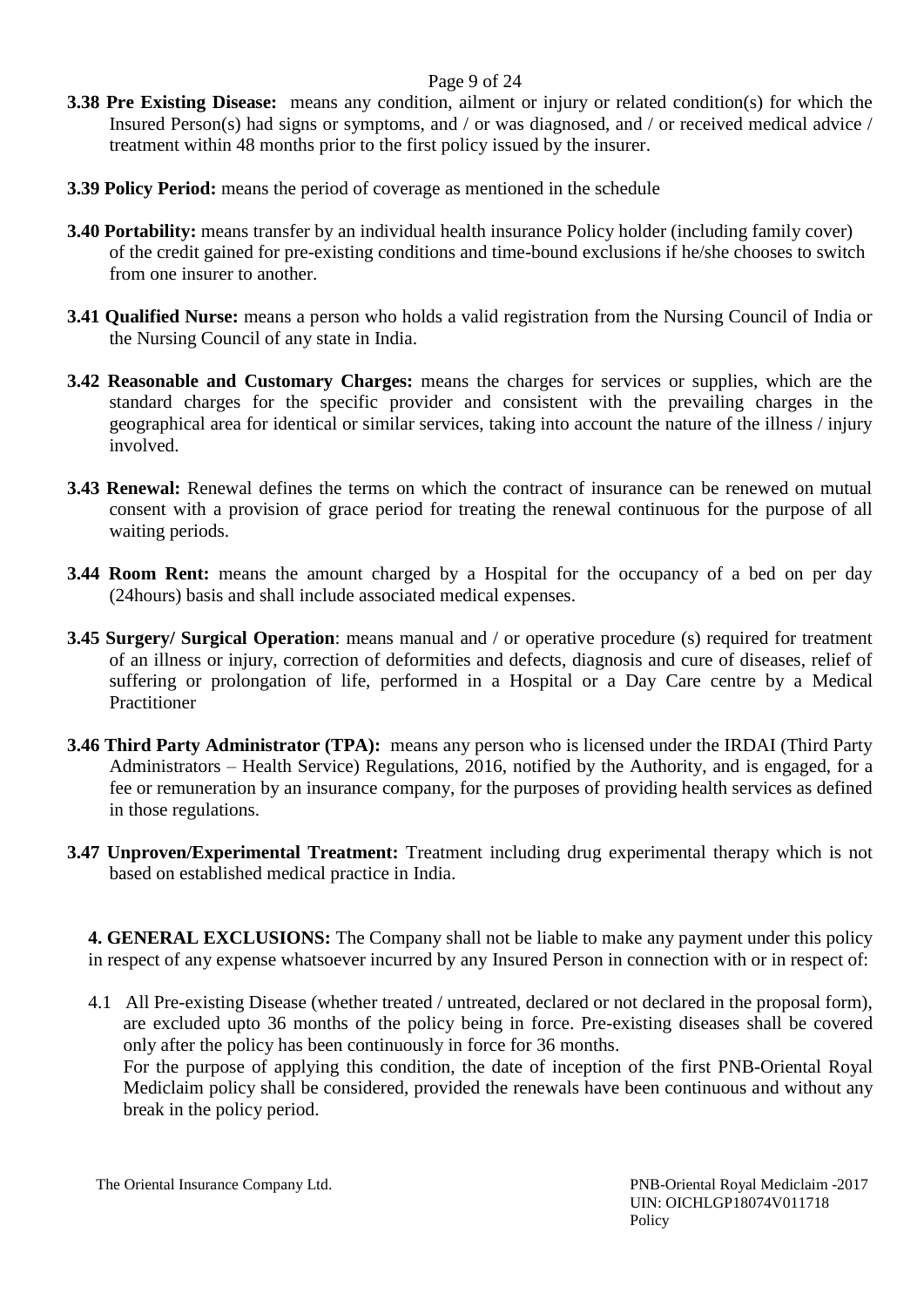## Page 10 of 24

This exclusion shall also apply to any complication(s) arising from pre existing diseases. Such complications will be considered as part of the pre existing health condition or disease.

4.2 The expenses on treatment of following ailments / diseases / surgeries, if contracted and / or manifested after inception of first policy (subject to continuity being maintained), are not payable during the waiting period specified below.

|                  | Ailment / Disease / Surgery                                    | Waiting |
|------------------|----------------------------------------------------------------|---------|
|                  |                                                                | Period  |
| $\mathbf{i}$     | Benign ENT disorders and surgeries i.e. Tonsillectomy,         | 1 year  |
|                  | Adenoidectomy, Mastoidectomy, Tympanoplasty etc.               |         |
| $\overline{ii}$  | Polycystic ovarian diseases.                                   | 1 year  |
| $\overline{iii}$ | Surgery of hernia.                                             | 2 years |
| iv               | Surgery of hydrocele.                                          | 2 years |
| $\mathbf V$      | Non infective Arthritis.                                       | 2 years |
| $\overline{vi}$  | <b>Undescendent Testes.</b>                                    | 2 Years |
| vii              | Cataract.                                                      | 2 Years |
| viii             | Surgery of benign prostatic hypertrophy.                       | 2 Years |
| ix               | Hysterectomy for menorrhagia or fibromyoma or myomectomy       | 2 Years |
|                  | or prolapse of uterus.                                         |         |
| $\mathbf{X}$     | Fissure / Fistula in anus.                                     | 2 Years |
| xi               | Piles.                                                         | 2 Years |
| xii              | Sinusitis and related disorders.                               | 2 Years |
| xiii             | Surgery of gallbladder and bile duct excluding malignancy.     | 2 Years |
| xiv              | Surgery of genito-urinary system excluding malignancy.         | 2 Years |
| XV               | Pilonidal Sinus.                                               | 2 Years |
| xvi              | Gout and Rheumatism.                                           | 2 Years |
| xvii             | Hypertension.                                                  | 2 Years |
| xviii            | Diabetes.                                                      | 2 Years |
| xix              | Calculus diseases.                                             | 2 Years |
| XX               | Surgery for prolapsed inter vertebral disk unless arising from | 2 Years |
|                  | accident.                                                      |         |
| xxi              | Surgery of varicose veins and varicose ulcers.                 | 2 Years |
| xxii             | Joint Replacement due to Degenerative condition.               | 3 Years |
| xxiii            | Age related osteoarthritis and Osteoporosis.                   | 3 Years |

If the above diseases are pre-existing at the time of inception of first PNB-Oriental Royal Mediclaim policy, Exclusion no.4.1 for pre-existing disease shall be applicable.

**Note**: If the continuity of the renewal is not maintained then subsequent cover will be treated as fresh policy, (whether or not a Proposal is submitted afresh) and clauses 4.1 and 4.2 shall apply afresh, unless agreed by the Company and suitable endorsement passed on the policy, by the duly authorised official of the Company. Similarly, if the Sum Insured is enhanced subsequent to the inception of the first policy, clauses 4.1 and 4.2 will apply afresh on the enhanced portion of the Sum Insured.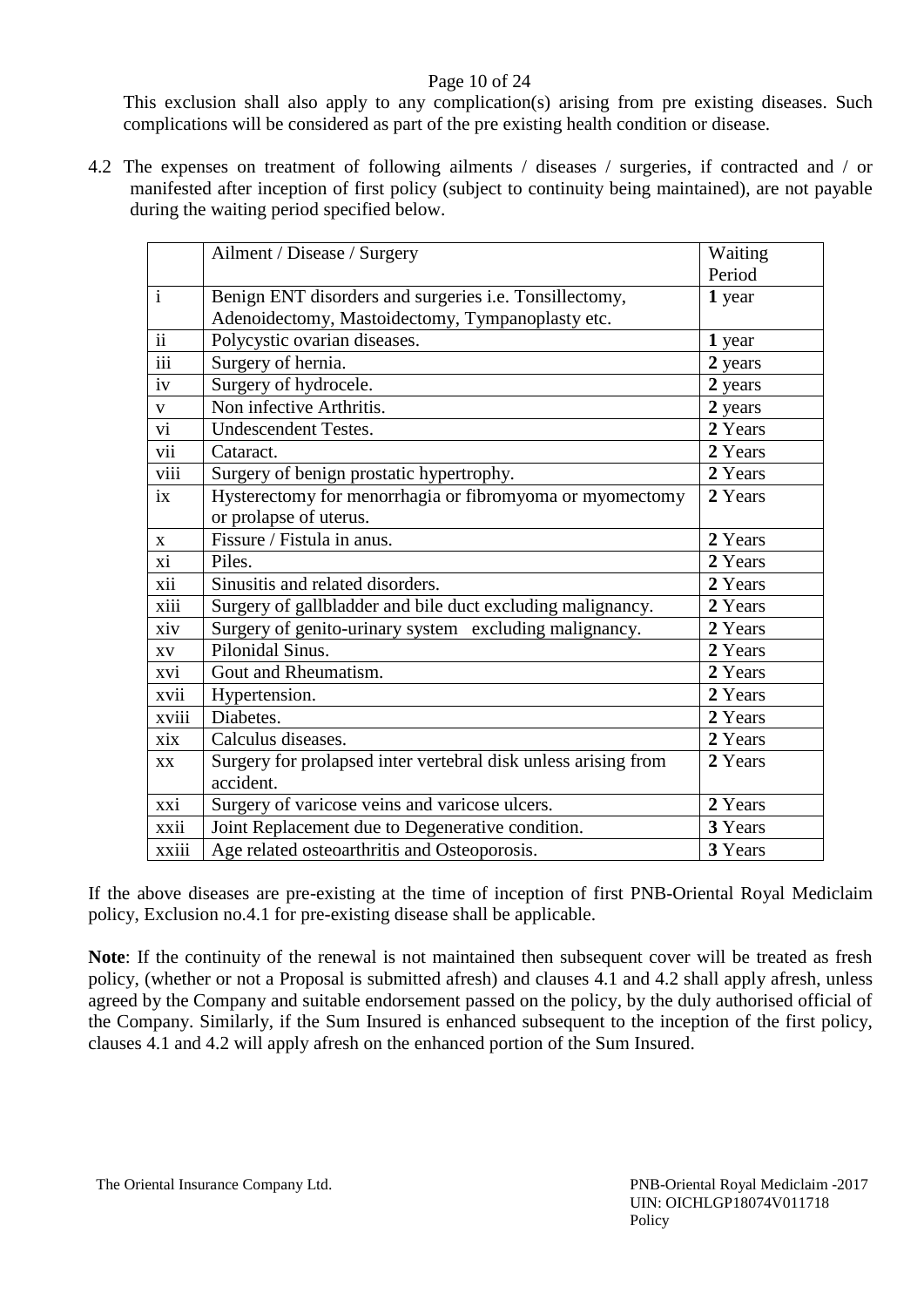## Page 11 of 24

- 4.3 Injury or disease directly or indirectly caused by or arising from or attributable to war, invasion, act of Foreign enemy, war like operations (whether war be declared or not) or by nuclear weapons / materials.
- 4.4 Circumcision (unless necessary for treatment of a disease not excluded hereunder or as may be necessitated due to any accident), vaccination (including animal bite unless resulting in hospitalisation), inoculation or change of life or cosmetic or aesthetic treatment of any description, plastic surgery other than as may be necessitated due to an accident or as a part of any illness.
- 4.5 Surgery for correction of eye sight, cost of spectacles, contact lenses, cochlear implant, hearing aids, and similar other external aids / implants.
- 4.6 Any dental treatment or surgery which is corrective, cosmetic or of aesthetic procedure, filling of cavity, crowns, root canal treatment including treatment for wear and tear etc., unless arising from disease or injury and which requires Hospitalisation for treatment.
- 4.7 Convalescence, general debility, "run down" condition or rest cure, congenital internal and external diseases or defects or anomalies, sterility, any fertility, sub-fertility or assisted conception procedure, venereal diseases, intentional self-injury/suicide, all psychiatric and psychosomatic disorders and diseases / accident due to, and or use, misuse or abuse of drugs / alcohol or use of intoxicating substances or such abuse or addiction etc, any disease or injury as a result of committing or attempting to commit a breach of Law with criminal intent.
- 4.8 All expenses arising out of any condition directly or indirectly caused by, or associated with Human T-cell Lymphotropic Virus Type III (HTLD - III) or Lymphadenopathy Associated Virus (LAV) or the Mutants Derivative or Variations Deficiency Syndrome or any Syndrome or condition of similar kind commonly referred to as AIDS, HIV and its complications including sexually transmitted diseases..
- 4.9 Expenses incurred at Hospital or Nursing Home primarily for evaluation / diagnostic purposes which is not followed by active treatment for the ailment during the Hospitalised period.
- 4.10 Expenses on vitamins and tonics etc., unless forming part of treatment for injury or disease as certified by the attending physician.
- 4.11 Any treatment arising from or traceable to pregnancy, childbirth, miscarriage, caesarean section, abortion or complications of any of these including changes in chronic condition as a result of pregnancy, except in the case of abdominal operation for extra uterine pregnancy (ectopic pregnancy) which is proved by diagnostic means and certified to be life threatening by the attending Medical Practitioner, if left untreated.
- 4.12 Any unproven procedure or treatment, experimental or alternative medicine (other than Ayurvedic, Yoga and Naturopathy, Unani, Siddha and Homeopathic as expressed in clause 2E) and related treatment including acupressure, acupuncture, magnetic and such other therapies.
- 4.13 Expenses for investigation/treatment irrelevant to the disease in respect of which the insured person has been admitted or diagnosed.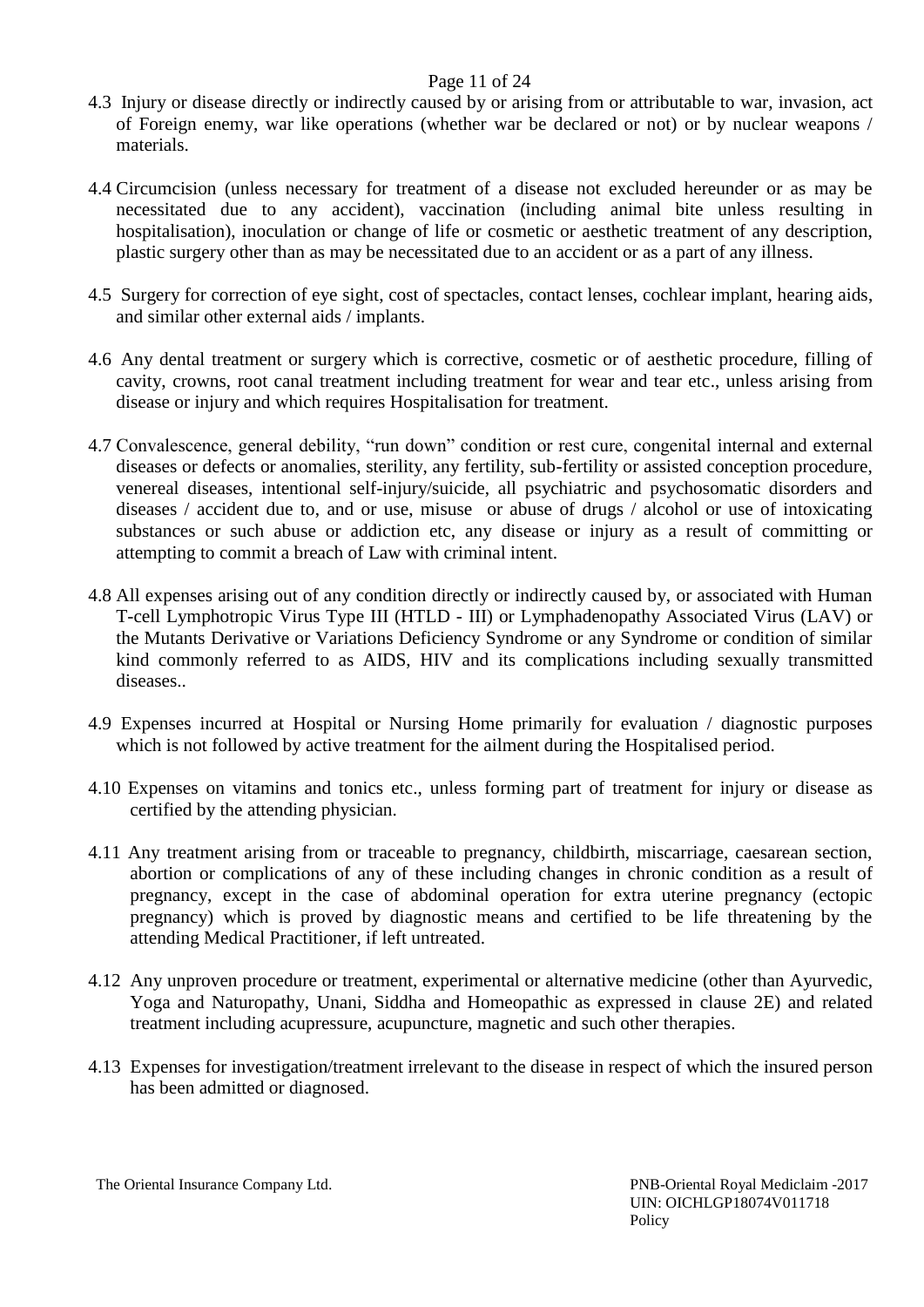### Page 12 of 24

- 4.14 Private nursing charges, Referral fee to family doctors, out station consultants / Surgeons fees, etc.
- 4.15 Genetic disorders and stem cell implantation / surgery.
- 4.16 Cost of external and or durable medical / non-medical equipment of any kind used for diagnosis and or treatment including CPAP, CAPD, APDS, Infusion pump etc., Ambulatory devices i.e. walker, Crutches, Belts, Collars, Caps, splints, slings, braces, Stockings etc. of any kind, Diabetic foot wear, Glucometer, Thermometer, Blood Pressure monitoring machine and similar related items and also any medical equipment which is subsequently used at home. Exhaustive list available in appendix II.
- 4.17 All non medical expenses including personal comfort and convenience items or services such as Wi-Fi/internet charges telephone, television, ayah / barber or beauty services, diet charges, baby food, cosmetics, napkins, toiletry items etc, guest services and similar incidental expenses or services etc.
- 4.18 Change of treatment from one system of medicine to another unless agreed / allowed and recommended by the consultant under whom the treatment is being taken.
- 4.19 Treatment for Age Related Macular Degeneration (ARMD), treatments such as Rotational Field Quantum Magnetic Resonance (RFQMR), External Counter Pulsation (ECP), Enhanced External Counter Pulsation (EECP), Hyperbaric Oxygen Therapy.
- 4.20 Treatment of obesity or condition arising there from (including morbid obesity) and any other weight control programme, and similar services or supplies.
- 4.21 Treatment in respect sleep apnoea and immuno modulator drugs for cancer treatment
- 4.22 Any treatment required arising from Insured's participation in any hazardous activity including but not limited to scuba diving, motor racing, parachuting, hang gliding, rock or mountain climbing and similar other activities, unless specifically agreed and endorsed on the policy.
- 4.23 Treatment taken in an Establishment which is a place for rest, a place for the aged, a place for drug addicts or a place for alcoholics, a hotel, convalescent home, convalescent Hospital, health hydro, or similar establishments.
- 4.24 Any stay in the Hospital for any domestic reason or where no active regular treatment is given by the specialist.
- 4.25 All out patient treatments including diagnostic, medical or surgical procedures, non-prescribed drugs and medical supplies, Hormone replacement therapy, Sex change or treatment which results from or is in any way related to sex change.
- 4.26 Massages, Steam bathing, Shirodhara and like treatment under Ayurvedic treatment.
- 4.27 Any kind of Service charges, Surcharges, Admission fees / Registration charges etc levied by the Hospital.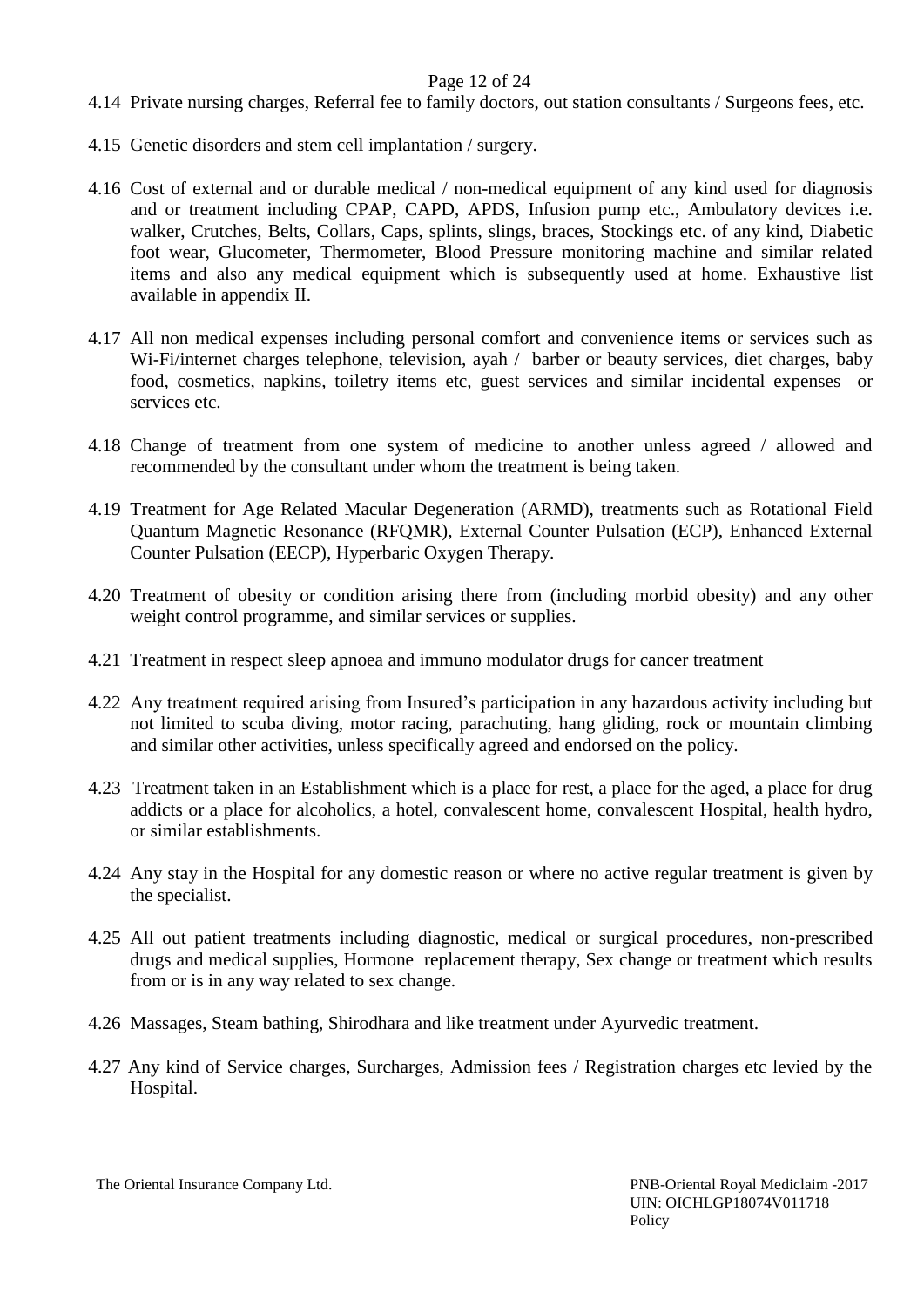### Page 13 of 24

- 4.28 Doctor's home visit charges, Attendant / Nursing charges during pre and post Hospitalisation period.
- 4.29 Pre and Post Hospitalisation expenses unrelated with disease / injury for which Hospitalisation claim has been admitted under the policy.

# **5. CONDITIONS**

# **5.1 CONDITIONS PRECEDENT TO CONTRACT**

- i. **Material Facts:** The proposer is required to declare all material facts in the Proposal Form / any other document. Any misrepresentation or concealment of material facts shall render the policy void ab initio. A material fact is one which can influence the insurer's judgement to accept or reject the Proposal or the terms of acceptance.
- ii. **Payment of Premium**: The premium under this policy shall be paid in advance. No receipt for premium shall be valid except on the official form of the Company signed by a duly authorized official of the company. Advance premium payment shall be condition precedent to the contract.

# **5.2 CONDITIONS APPLICABLE SUBSEQUENT TO CLAIMS**

i. **Notification Of Claim:** Immediate notice of claim with particulars relating to Policy Number, ID Card No., Name of Insured Person in respect of whom claim is made, Nature of disease / injury and Name and Address of the attending Medical Practitioner / Hospital/Nursing Home etc. should be given to the Company / TPA while taking treatment in the Hospital / Nursing Home by fax, e-mail, etc. Such notice should be given within 48 hours of admission but before discharge from Hospital / Nursing Home, unless waived in writing.

### ii.**Medical Records:**

- a. The Insured Person hereby agrees to and authorises the disclosure, to the Company / TPA or any other person nominated by the Company, of any and all Medical records and information held by any Institution / Hospital or Person from which the Insured Person has obtained any medical or other treatment to the extent reasonably required by the Company / TPA in connection with any claim made under this policy or the Company's liability there under.
- b. The Company / TPA agree that they will preserve the confidentiality of any documentation and information that comes into their possession pursuant to (a) above and will only use it in connection with any claim made under this policy or the Company's liability there under.
- c. Any Medical Practitioner authorised by the Company / TPA shall be allowed to examine the Insured Person in case of any alleged injury or disease requiring Hospitalisation when and so often as the same may reasonably be required on behalf of the Company / TPA.

### **iii. Procedure for availing Cashless Access services in Network Hospital/Nursing Home:**

a. Claim in respect of Cashless Access Services will be through the Company / TPA provided admission is in a network Hospital / Nursing Home and is subject to pre admission authorization. The Company / TPA shall, upon getting the related medical details / relevant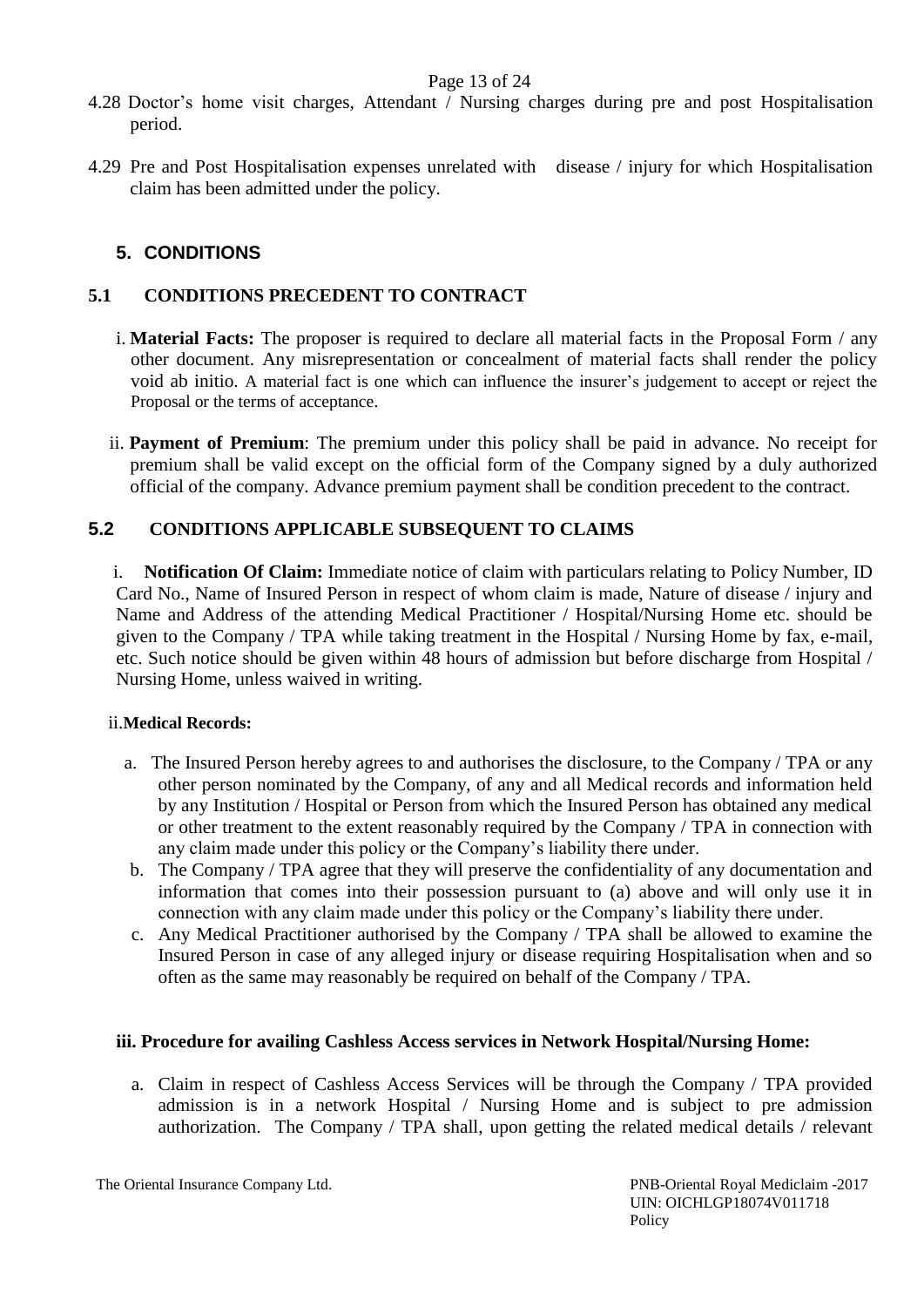# Page 14 of 24

information from the Insured Person / Network Hospital / Nursing Home, verify that the person is eligible to claim under the policy and after satisfying itself will issue a pre-authorisation letter / guarantee of payment letter to the Hospital / Nursing Home mentioning the sum guaranteed as payable, also the ailment for which the person is seeking to be admitted as an inpatient.

- b. The Company / TPA reserves the right to deny pre-authorisation in case the Hospital / Insured Person is unable to provide the relevant information / medical details as required by the Company / TPA. In such circumstances denial of Cashless Access should in no way be construed as denial of liability. The Insured Person may obtain the treatment as per his/her treating doctor's advice and later on submit the full claim papers to the Company / TPA within 15 days of the discharge from Hospital / Nursing Home for consideration of Company / TPA.
- c. Should any information be available with the Company / TPA which makes the claim inadmissible or doubtful, and warrants further investigations, the authorisation of cashless facility may be withdrawn. However this shall be done by the Company / TPA before the patient is discharged from the Hospital and notice to this effect given to the treating Hospital and insured.
- d. Liability under the policy in respect of all expenses incurred in a Network Provider shall be subject to the pre-agreed rates between the Company/TPA and the Network Provider. This is irrespective of the claim being under cashless or re-imbursement
- e. List of network Hospitals is available on our official website-www.orientalinsurance.org.in and will also be provided by the concerned TPA.
- **iv. Quality of Treatment:** The insured hereby acknowledges and agrees that pre-authorisation or payment of any claim by or on behalf of the Company shall not constitute on part of the Company, a guarantee or assurance as to the quality or effectiveness of any medical treatment obtained by the Insured Person. It being agreed and recognized by the Insured Person that the Company is in no way responsible or liable for the availability or quality of any services (Medical or otherwise) rendered by any institution (including a Network Hospital).
- **v. Claim Documents:** Final claim along with original Bills/Cash memos/reports, claim form and documents as listed below should be submitted to the Company / TPA within 15 days of discharge from the Hospital / Nursing Home.
	- a. Original bills, all receipts and discharge certificate / card from the Hospital.
	- b. All documents pertaining to the illness, starting from the date it was first detected, i.e Doctor's consultations reports / medical history
	- c. Medical history of the patient recorded by the Hospital.
	- d. Original Cash-memo from the Hospital (s) / chemist (s) supported by proper prescription.
	- e. Original receipt, pathological and other test reports from a pathologist / radiologist including film etc supported by the note from attending Medical Practitioner / Surgeon demanding such tests.
	- f. Original attending Consultants / Anaesthetists / Specialist certificates regarding diagnosis and bills / receipts etc.
	- g. Surgeon's original certificate stating diagnosis and nature of operation performed along with bills / receipts etc.
	- h. MLC/FIR/Post Mortem Report,( if required)
	- i. Death certificate ( if required)
	- j. Documents in respect of organ donation claim, shall be in accordance with the extant Act, Central / State Rules / regulations, as applicable, in respect of transplantation of human organs
	- k. Details of previous policies, if the details are already not with TPA.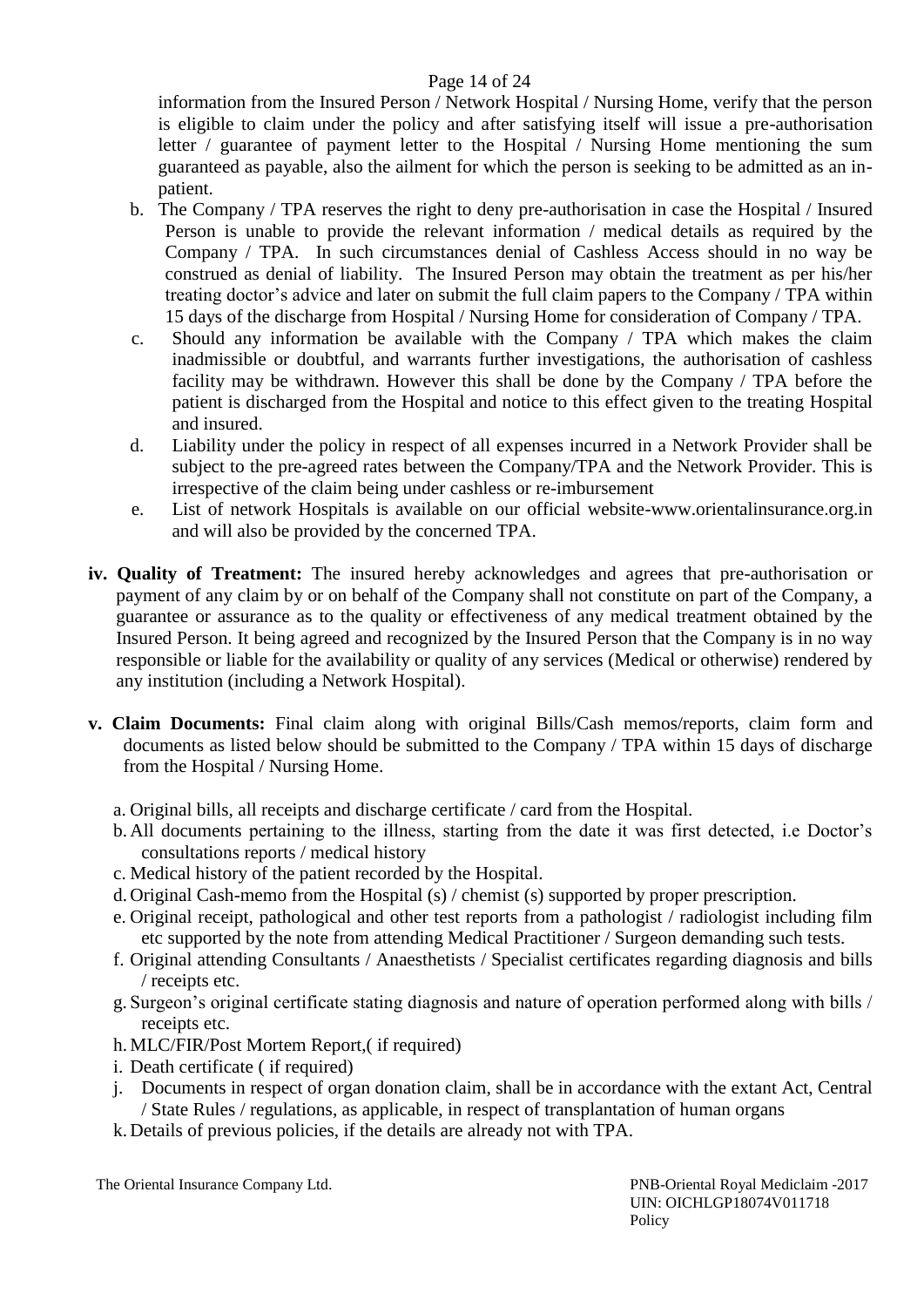## Page 15 of 24

- l. Any other information required by Company / TPA.
- All documents must be duly attested by the Insured /Claimant.
- In case of Post Hospitalisation treatment (limited to 60 days) all supporting claim papers / documents as listed above should also be submitted within 15 days from completion of such treatment ( upto 60 days or actual period whichever is less ) to the Company / T.P.A. In addition insured should also provide the Company / TPA such additional information and assistance as the Company / TPA may require in dealing with the claim.
- Waiver of above condition may be considered in extreme cases of hardship where it is proved to the satisfaction of the Company that under the circumstances in which the insured was placed it was not possible for him or any other person to give such notice or file claim within the prescribed time limit. Otherwise Company has a right to reject the claim.
- **vi. Disclosure to Information Norm: Non-disclosure, concealment or mis-statement** in the Claim Form or any other document, or if the claim be in any manner- intentionally or fraudulently or otherwise misrepresented or concealed or involves making false statement or submitting false bills / documents whether by the Insured Person or any other person/ Institution/ Organisation on his behalf. Company shall be at liberty to take suitable legal action against such Insured Person/ Institution/ Organisation as per the laws.
- **vii. Contribution:** If two or more policies are taken by an insured during a period from one or more Insurers to indemnify treatment costs, the insured shall have the right to require a settlement of his claim in terms of any of his policies
	- i. In all such cases, the insurer who has issued the chosen policy, shall be obliged to settle the claim as long as the claim is within the limits of and according to the terms of the chosen policy.
	- ii. Claim under other policy/policies can be made after exhaustion of the sum insured in the earlier chosen policy/policies. However, the insured shall also have the right to prefer claim from other policy/policies for the amounts disallowed under the earlier chosen policy/policies even if the sum insured is not exhausted.
- **viii. Protection Of Policyholders' Interests:** Company shall offer a settlement of claim to the insured / claimant (or convey repudiation, if a claim warrants so) within 30days of receipt of all necessary information / documents. Where the circumstances of a claim warrant an investigation in the opinion of the insurer, it shall initiate and complete such investigation at the earliest, in any case not later than 30days from the date of receipt of last necessary document. In such cases, the claim shall be decided within 45days from the date of receipt of last necessary document.

 In case of any delay in the payment, (30days / 45 days as the case may be), Company shall be liable to pay interest at a rate which is 2% above the bank rate prevalent at the beginning of the financial year in which the claim is reviewed.

**ix. Payment Of Claim:** All medical treatments (including diagnostic tests) for the purpose of this insurance will have to be taken in India only and all claims shall be payable in Indian currency only.

Claim for any of the Insured Person will be payable in the name of the insured accountholder and discharge voucher signed by him will be considered valid. However, in the unfortunate event of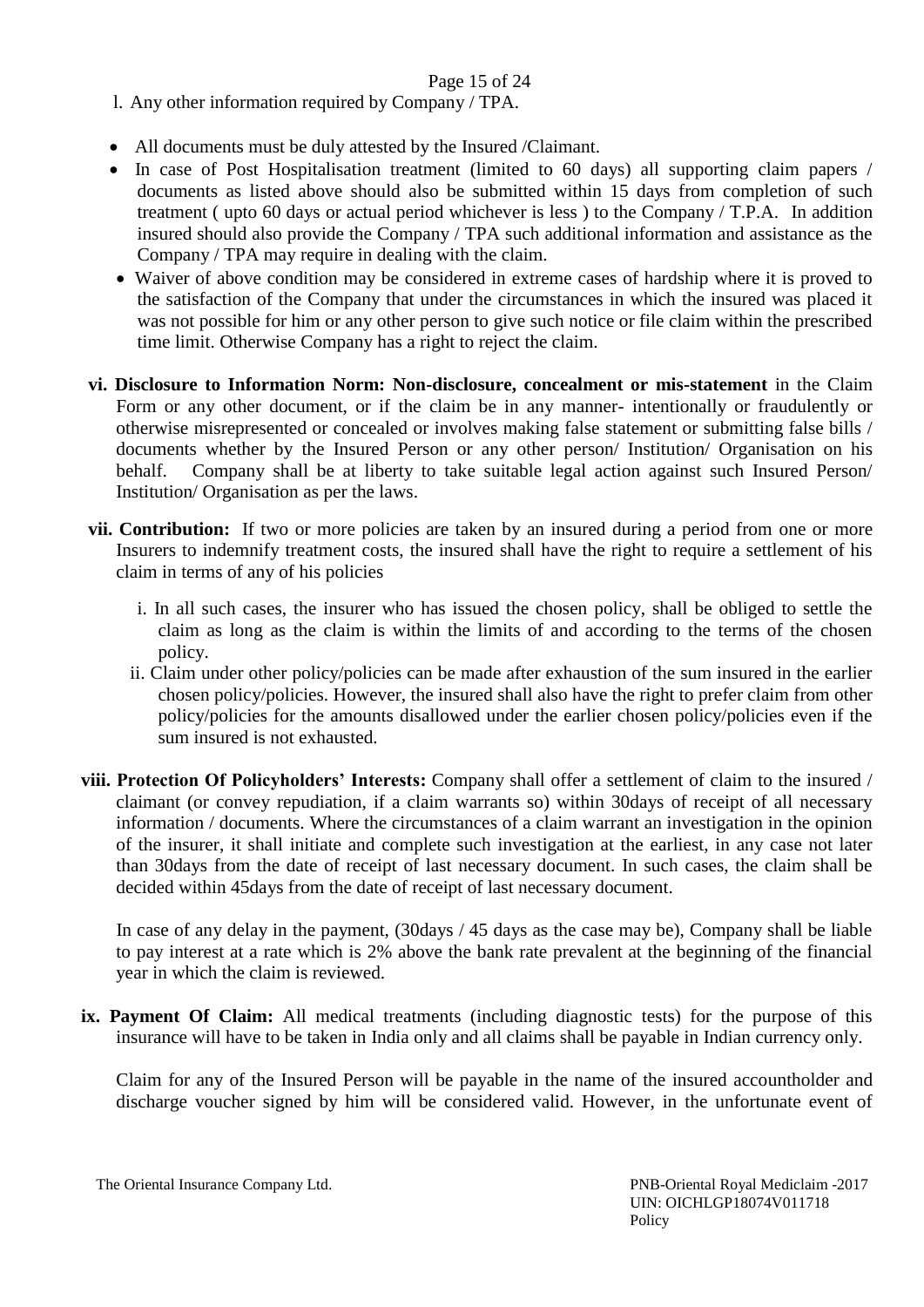### Page 16 of 24

demise of the insured, the claim shall be payable to the Nominee as declared by the insured accountholder in the Proposal form.

Upon acceptance of an offer of settlement by the insured, the payment of the amount due shall be made within 7 days from the date of acceptance of the offer by the Insured. In case of any delay in the payment, the Company shall be liable to pay interest at a rate which is 2% above the bank rate prevalent at the beginning of the financial year in which the claim is reviewed.

### **x. Grievance Redressal:**

- a. The Company shall repudiate the claim if not payable under the policy. The Company shall mention the reasons for repudiation in writing to the Insured Person. The Insured Person shall have the right to appeal / approach the Customer Service department of the Company at its policy issuing office, concerned Divisional Office, concerned Regional Office or of the Head Office, situated at A-25/27, Asaf Ali Road, New Delhi-110002. E-mail id is csd@orientalinsurance.co.in
- b. If the insured is not satisfied with the reply of the Customer Service department under 'a' above, he may approach the Insurance Ombudsman, established by the Central Government for redressal of grievance. The Insurance Ombudsman is empowered to adjudicate on personal line insurance claims upto Rs.20 lacs. Region-wise list of Ombudsman offices is available at the Company's website www.orientalinsurance.org.in.
- xi. **Arbitration Clause:** If any dispute or difference shall arise as to the quantum to be paid under the policy (liability being otherwise admitted) such difference shall independently of all other questions be referred to the decision of a sole arbitrator to be appointed in writing by the parties; or if they cannot agree upon a single arbitrator within 30 days of any party invoking arbitration, the same shall be referred to a panel of three arbitrators, comprising of two arbitrators, one to be appointed by each of the parties to the dispute/difference and the third arbitrator to be appointed by such two arbitrators and arbitration shall be conducted under and in accordance with the provisions of the Arbitration and Conciliation Act, 1996 as amended from time to time.

It is clearly agreed and understood that no difference or dispute shall be referable to arbitration as herein before provided, if the Company has disputed or not accepted liability under or in respect of this policy.

It is hereby expressly stipulated and declared that it shall be a condition precedent to any right of action or suit upon this policy that award by such arbitrator/ arbitrators of the amount of the loss or damage shall be first obtained.

xii. **Disclaimer Of Claim**: If the Company shall disclaim liability and communicate in writing to the Insured in respect of any claim hereunder and such claim has not within 12 calendar months from the date of such disclaimer been made the subject matter of a suit in a Court of law, then the claim shall for all purposes be deemed to have been abandoned and shall not thereafter be recoverable hereunder.

# **5.3 CONDITIONS APPLICABLE FOR RENEWAL OF THE CONTRACT**

**i. Enhancement of Sum Insured:** Increase in Sum Insured under the Policy is allowed only at the time of Renewal. Increase shall be as given below:

The Oriental Insurance Company Ltd. PNB-Oriental Royal Mediclaim -2017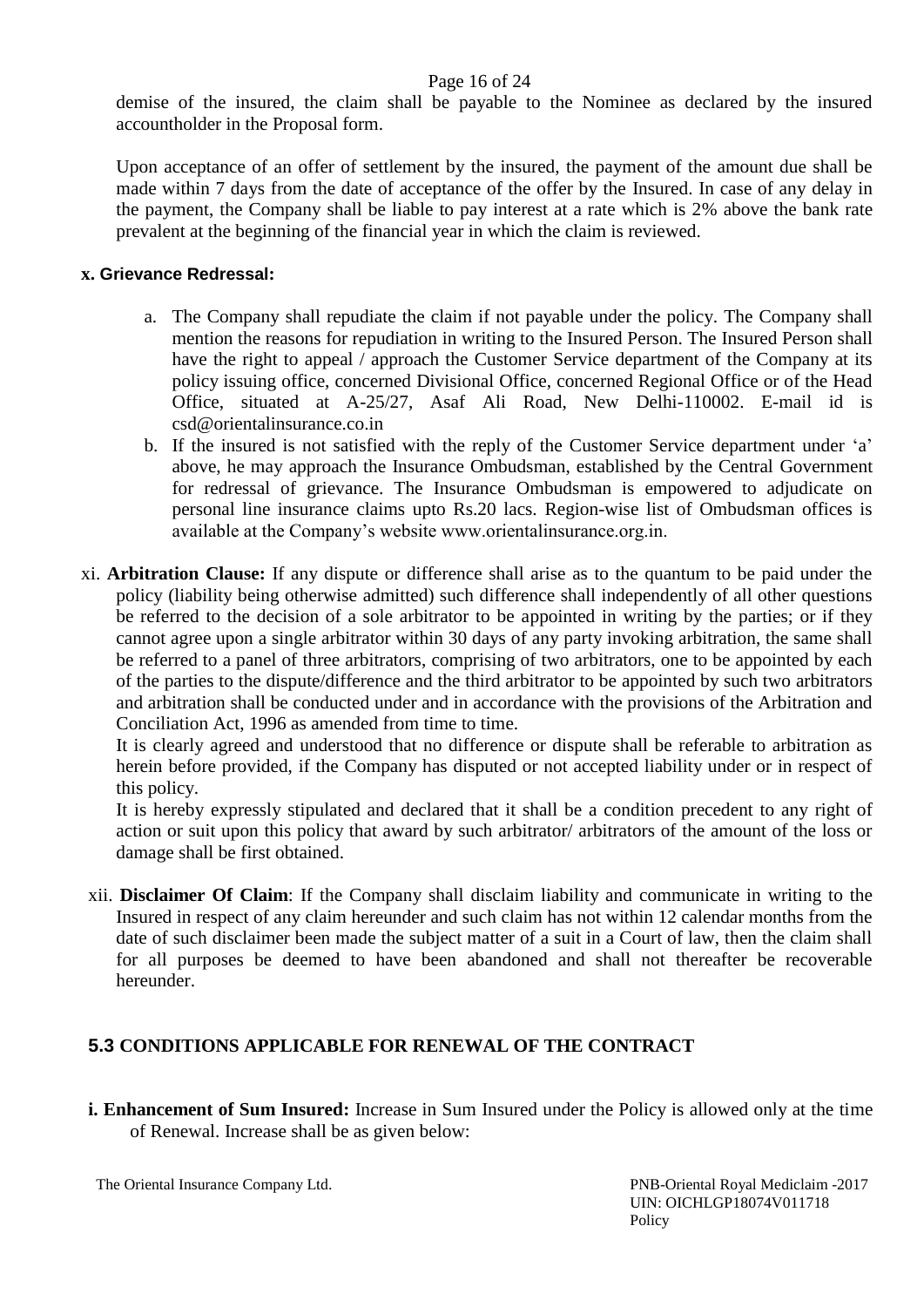## Page 17 of 24

- a. On Renewal, Sum Insured can be increased to the immediate higher slab.
- b. If size of the family increases on Renewal, Sum Insured can be increased to maximum two slabs higher.
- c. If there are no claims reported in the two immediate preceding Policy Periods, increase upto any available Sum Insured is allowed.
- d. Notwithstanding above provisions, no increase in Sum Insured is allowed in policies
- where there are claims reported consecutively in the two immediate preceding Policy Periods. OR
- where any one of the insured persons is above the age of 80 years.
- **ii. Grace Period**: In the event of delay in renewal of the policy, a grace period of 30 days is allowed. However, no coverage shall be available during the grace period and any disease/injury contracted during the break period shall not be covered and shall be treated as Pre-existing disease under the renewed policy.
- iii. **Renewal Of Policy:** The Company shall not be responsible or liable for non-renewal of policy due to non-receipt **or** delayed receipt of premium **or** the proposal form **or** of the Medical Practitioner's report wherever required or due to any other reason whatsoever. Further
- a. The Company shall not ordinarily deny the renewal of this policy unless on grounds of fraud, moral hazard, misrepresentation or non-cooperation by the insured.
- b. If the policy is renewed for enhanced Sum Insured then clauses  $(4.1 \& 4.2)$  as applicable to a fresh policy shall apply to additional Sum Insured as if a separate policy has been issued for the difference. In respect of Pre-existing Diseases or for a disease / ailment / injury for which treatment has been taken in the earlier policy period, the enhanced Sum Insured will be available only after three continuous renewals with the increased Sum Insured. In case of addition of new members, the policy will be treated as fresh with respect to the newly added members.
- **iv. Revision In Premium / Terms**: The premium rates are valid only for the Policy period. The Company may revise the premium rates and / or the terms & conditions of the Policy, upon Renewal thereof, only after due approval from IRDAI. Renewal of this Policy is not automatic; premium due must be paid to the Company on or before the due date. Any revision or modification in the Policy will be notified to the policyholders three months in advance.
- **v. Migration:** Any person insured under this Policy may migrate to Happy Family Floater Policy-2015 or Mediclaim Insurance Policy (individual) at the time of renewal of this policy. Upon such migration, the credits gained by the concerned Insured Person, for pre-existing conditions and timebound exclusions shall be maintained under the policy to which he / she has migrated, provided there is no break in the Policy.
- **vi. Portability:** This being a group policy, in the event of the Insured Person intending to port to any other insurer, the Insured Person must first migrate to the Retail health policy of the Company. After one year of existence such policy, the insured can port to a health policy of any other Insurer of his choice as per the portability provisions.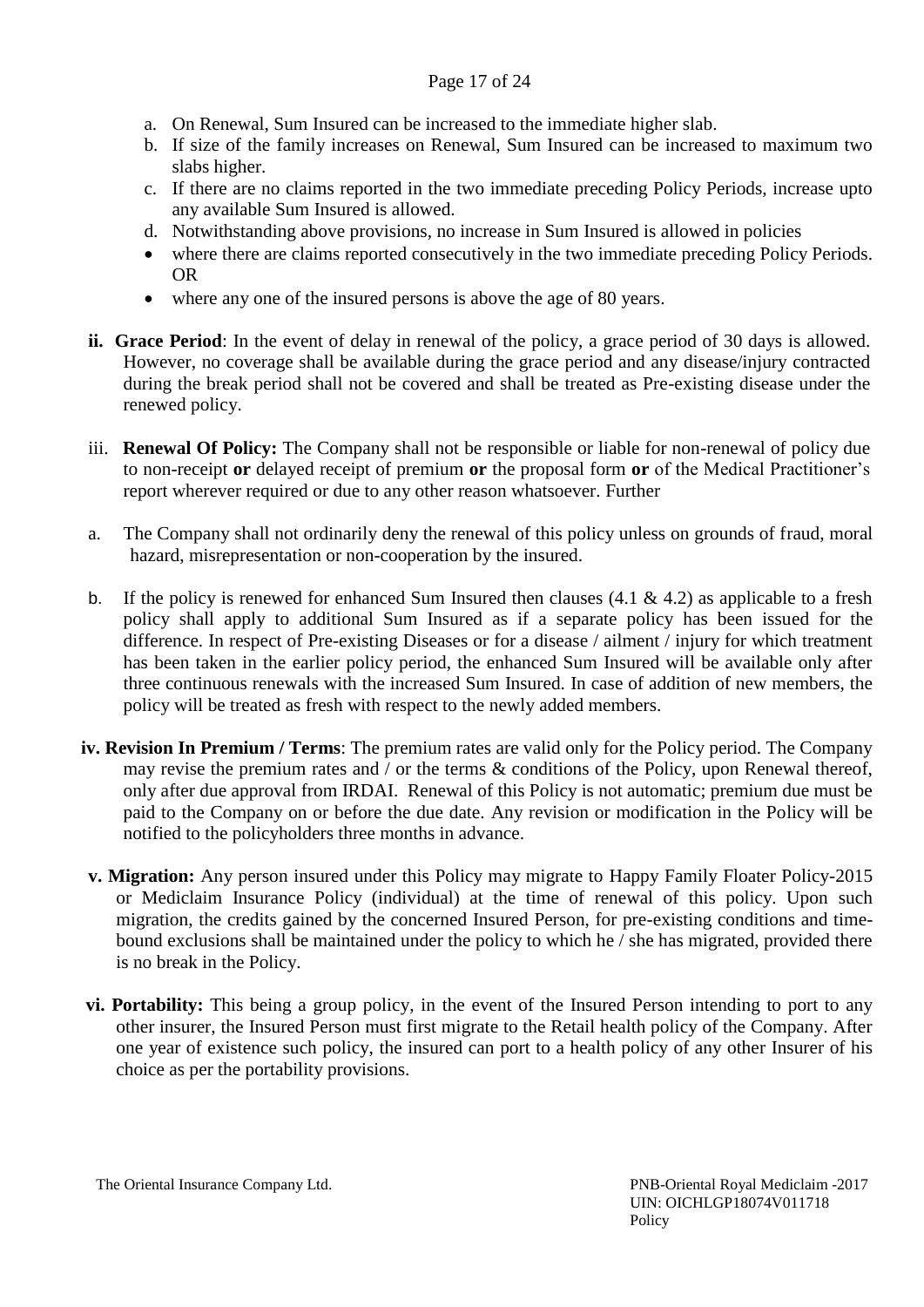### Page 18 of 24 **5.4 CONDITIONS SUBSEQUENT TO CONTRACT**

i **Entire Contract:** This policy /prospectus/ proposal form and declaration given by the insured constitute the complete contract. Insurer may alter the terms and conditions of this policy/contract. Any alteration that may be made by the insurer shall only be evidenced by a duly signed and sealed endorsement on the policy.

Due observance and fulfilment of the terms, provisions, conditions and endorsements of this policy by the Insured Person in so far as they relate to anything to be done or complied with by the Insured Person shall be condition precedent to any liability of the Company to make any payment under this policy. No waiver of any terms, provisions, conditions and endorsements of this policy shall be valid, unless made in writing and signed by an authorised official of the Company.

- ii **Communication:** Every notice or communication to be given or made under this policy shall be delivered in writing at the address of the policy issuing office / TPA as shown in the Schedule.
- **iii Free Look Period:** This policy provides for a free look period. The free look period shall be applicable at the inception of the fresh policy and the insured is allowed a period of 15 days from the date of receipt of the policy to review the terms and conditions of the policy and to return the same if not acceptable.

If the Insured has not made any claim during the free look period, and exercises this option, the Insured shall be entitled to

- a. refund of the premium paid less any expenses incurred by the Insurer on medical examination of the Insured Persons and the stamp duty charges or
- b. where the risk has already commenced and the option of return of the policy is exercised by the Insured, a deduction towards the proportionate risk premium for period on cover or
- c. where only a part of the risk has commenced, such proportionate risk premium commensurate with the risk covered during such period.

Premium on cancellation shall be refunded within 15days from the date of receipt of request for Free look cancellation.

- **iv. Family Size:** The Account holder can take the policy either for the self alone or alongwith his family (as defined in the Policy). Maximum upto five members (including self) can be covered under the policy.
- **v. Sum Insured:** Policy has 10 Sum Insured slabs ranging from Rs.1lakhs to 10 lakhs, at an interval of 1lakh each.
- **vi. Entry Age**: Maximum Entry Age under the policy is 79 years for all members. Age will be **completed age** as on the date of commencement of the policy. Eg. If on the date of proposal, the person is 79 years 364 day old, he will be considered as 79 years old and therefore eligible for cover. This means that a person aged 80 years or above, is not eligible to take a fresh PNB-Oriental Royal Mediclaim policy. However, renewals are allowed lifelong.
- **vii. Midterm Inclusion:** Midterm inclusion of members under the Policy is permitted only on written request and only in respect of
	- Newly wed spouse within 90days of marriage or at the time of renewal of the Policy.
	- New Born / adopted Child from  $91<sup>st</sup>$  day of birth / legal adoption or at the time of renewal of the Policy.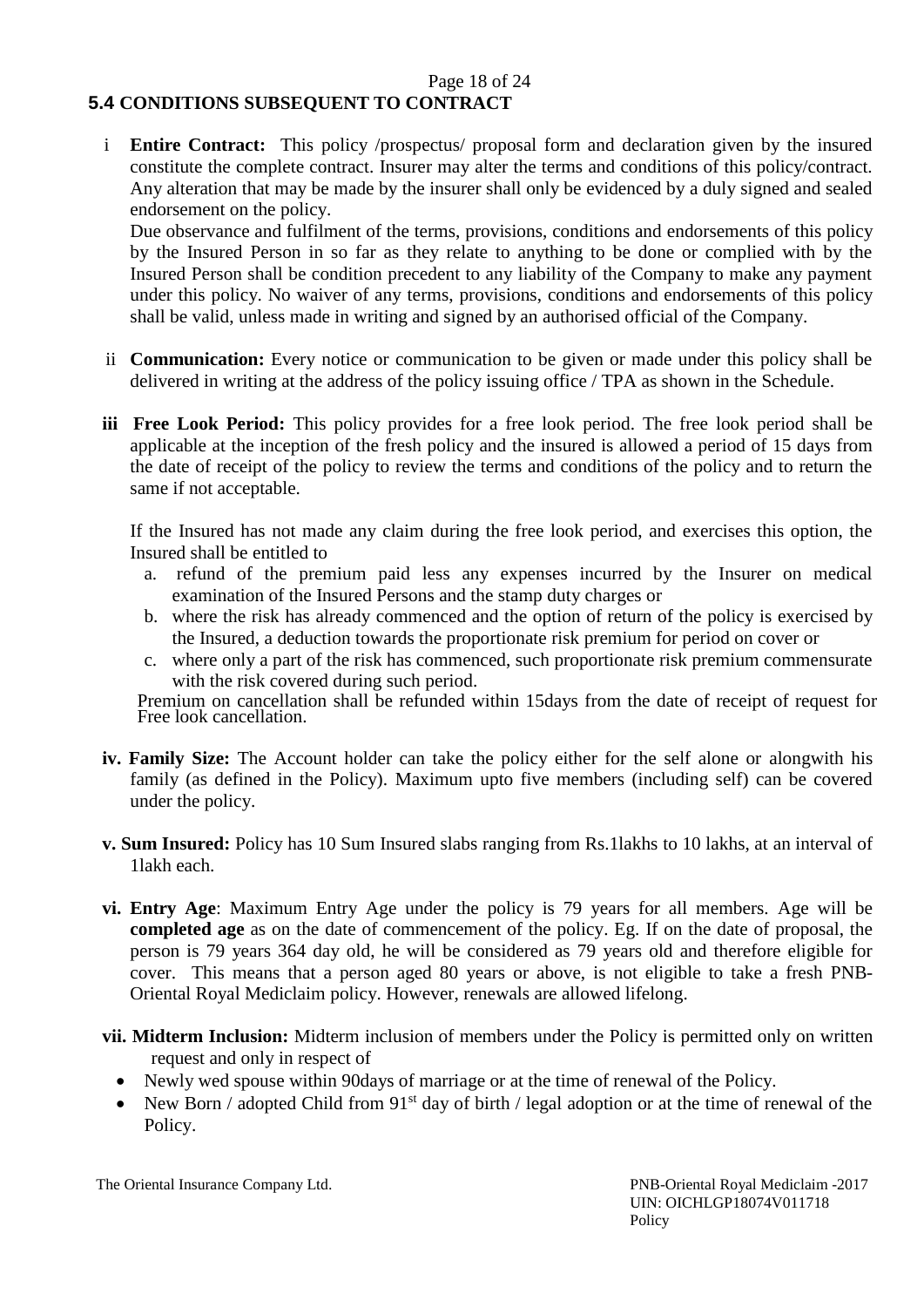## Page 19 of 24

## **viii. Maximum Policies Allowed:**

- a. **One Account-One Policy** (i) Only one policy can be issued on any one Account. (ii) In case of Joint Account holders, any one of the Account holders can be the proposer.
- b. **Multiple Accounts-One policy** Only one policy can be issued even if the same person has more than one Bank Account.
- c. **One person One Policy** One person can be covered only under one Bancassurance health insurance Policy of Oriental, whether he is the proposer or otherwise. However, there is no restriction on taking additional mainstream health insurance policies of Oriental.

If at any time during the currency of the policy, the Insured Person is found to be covered under more than one Bancassurance health policies of Oriental, claim will be entertained only under one policy, (the one under which claim is reported/considered) and all other bancassurance policies will automatically stand cancelled and premium forfeited thereunder.

**ix. Cancellation Clause:** Company may at any time cancel this Policy (on grounds of fraud, moral hazard, misrepresentation or non-co-operation), by sending the Insured 30 (Thirty) days notice by registered post at the Insured's last known address. Also, anytime during the currency of the policy, if violation of 5.4 (viii) comes to the notice, the Company shall cancel all policies, but one, choice of such one policy shall be with the affected Account holder.

No refund of premium shall be made when cancellation is on grounds of fraud, moral hazard or misrepresentation or violation of 5.4 (viii).

The Insured may at any time cancel this policy and in such event the Company shall allow refund of premium at Company's short period rate only (table given below) provided no claim has been reported during the policy period up to date of cancellation.

|    | <b>Period on Risk</b> | <b>Premium to be charged</b>   |
|----|-----------------------|--------------------------------|
|    | Upto 1 Month          | $1/4$ th of the annual premium |
|    | Upto 3 Months         | $1/2$ of the annual premium    |
| 3  | Upto 6 Months         | 3/4th of the annual premium    |
| 4. | Exceeding 6 months    | Full annual premium            |

- **x. Change of Address:** Insured must inform the Company immediately in writing of any change in the address.
- **xi. Id Card:** The card is issued to the Insured Person by the TPA to avail Cashless facility in the Network Hospital only. Upon the cancellation or non renewal of this policy, all ID cards shall immediately be returned to the TPA at the insured's expense and each Insured Person agrees to hold and keep harmless, the Company and the TPA against any or all costs, expenses, liabilities and claims arising in respect of use or misuse of such ID cards prior to their return to the TPA.
- **xii. Product Withdrawal:** This product may be withdrawn in future with due approval of IRDAI. However, in the event of withdrawal of the product, the insured shall be informed of the options available.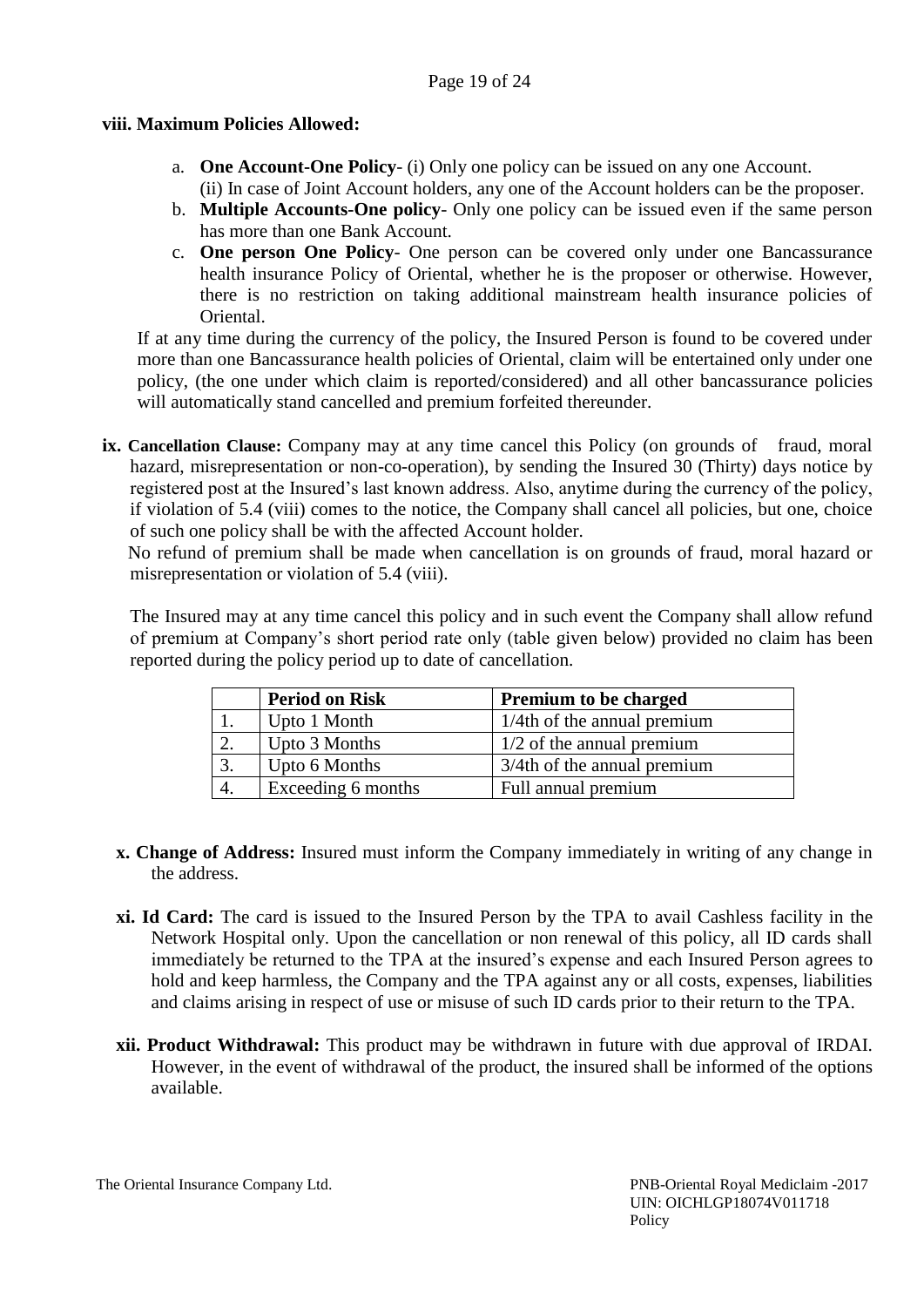## Page 20 of 24

- **xiii. IRDAI Regulations:** This policy is subject to IRDAI (Protection of policy holders' interest) Regulation, 2002 & 2017 and IRDAI (Health Insurance) Regulations 2013 & 2016 and Guidelines on Standardisation in health insurance, as amended from time to time.
- **xiv. Jurisdiction:** All disputes or differences under or in relation to the policy shall be determined by the Indian Courts and in accordance with the Indian laws.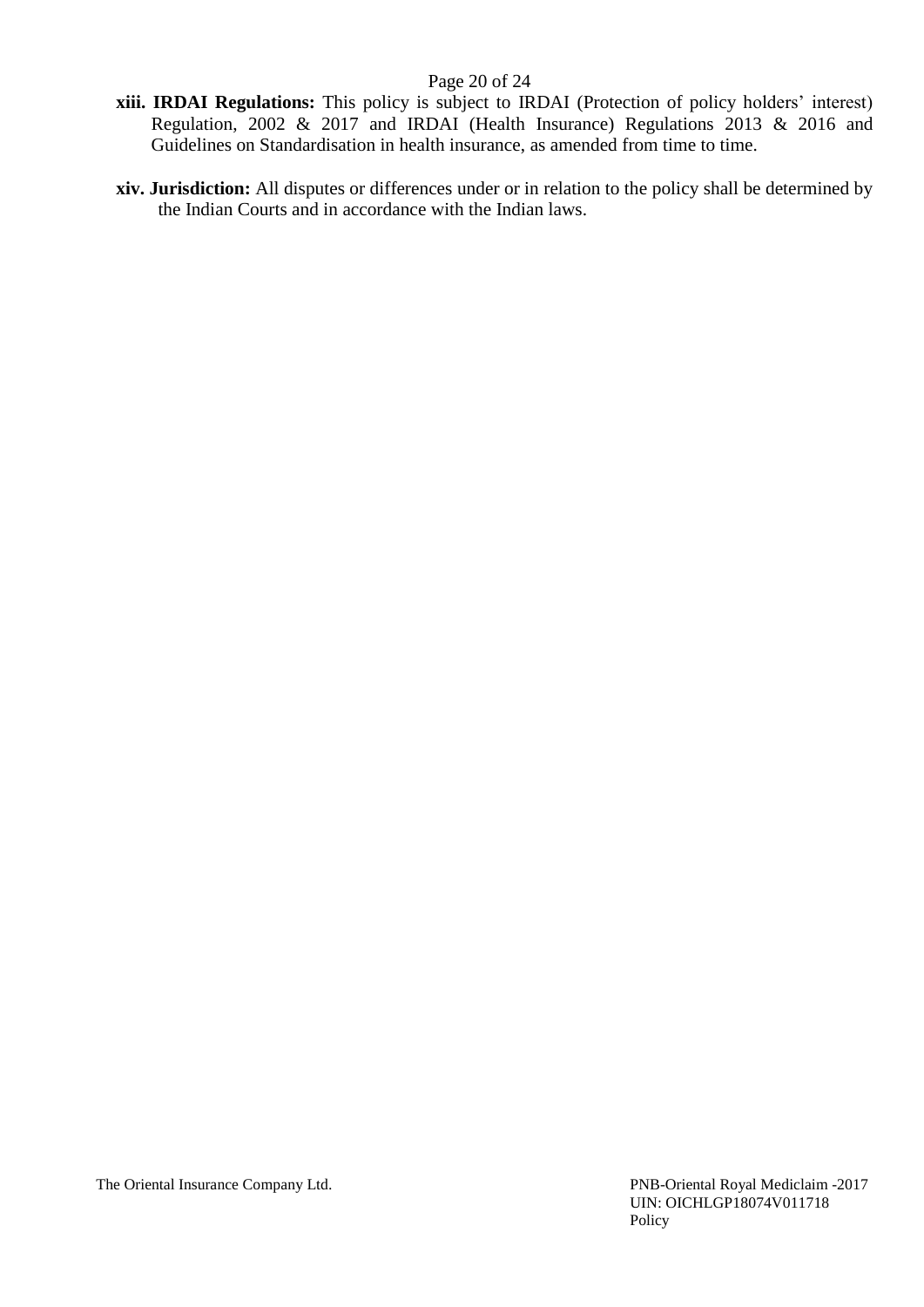|                | Day care procedures / surgeries                                                           |
|----------------|-------------------------------------------------------------------------------------------|
| A              | Microsurgical Operations on the Middle Ear                                                |
| $\mathbf{1}$   | Stapedotomy                                                                               |
| $\mathbf{2}$   | Stapedectomy                                                                              |
| 3              | Revision of a stapedectomy                                                                |
| $\overline{4}$ | Myringoplasty (Type -I Tympanoplasty)                                                     |
| 5              | Tympanoplasty (closure of an eardrum perforation/reconstruction of the auditory ossicles) |
| 6              | Revision of a tympanoplasty                                                               |
| B              | Other operations on the middle & internal ear                                             |
| 7              | Myringotomy                                                                               |
| $8\,$          | Removal of a tympanic drain                                                               |
| 9              | Incision of the mastoid process and middle ear                                            |
| 10             | Mastoidectomy                                                                             |
| 11             | Reconstruction of the middle ear                                                          |
| 12             | Fenestration of the inner ear                                                             |
| 13             | Revision of a fenestration of the inner ear                                               |
| 14             | Incision (opening) and destruction (elimination) of the inner ear                         |
| $\mathsf{C}$   | Operations on the nose $&$ the nasal sinuses                                              |
| 15             | Excision and destruction of diseased tissue of the nose                                   |
| 16             | Operations on the turbinates (nasal concha)                                               |
| 17             | Nasal sinus aspiration                                                                    |
| D              | Operations on the eyes                                                                    |
| 18             | Incision of tear glands                                                                   |
| 19             | Incision of diseased eyelids                                                              |
| 20             | Excision and destruction of diseased tissue of the eyelid                                 |
| 21             | Operations on the canthus and epicanthus v                                                |
| 22             | Corrective surgery for entropion and ectropion                                            |
| 23             | Corrective surgery for blepharoptosis                                                     |
| 24             | Removal of a foreign body from the conjunctiva                                            |
| 25             | Removal of a foreign body from the cornea                                                 |
| 26             | Incision of the cornea                                                                    |
| 27             | Operations for pterygium                                                                  |
| 28             | Removal of a foreign body from the lens of the eye                                        |
| 29             | Removal of a foreign body from the posterior chamber of the eye                           |
| 30             | Removal of a foreign body from the orbit and eyeball                                      |
| 31             | Operation of cataract                                                                     |
| E              | Operations on the skin $&$ subcutaneous tissues                                           |
| 32             | Incision of a pilonidal sinus                                                             |
| 33             | Free skin transplantation, donor site                                                     |
| 34             | Free skin transplantation, recipient site                                                 |
| 35             | Revision of skin plasty                                                                   |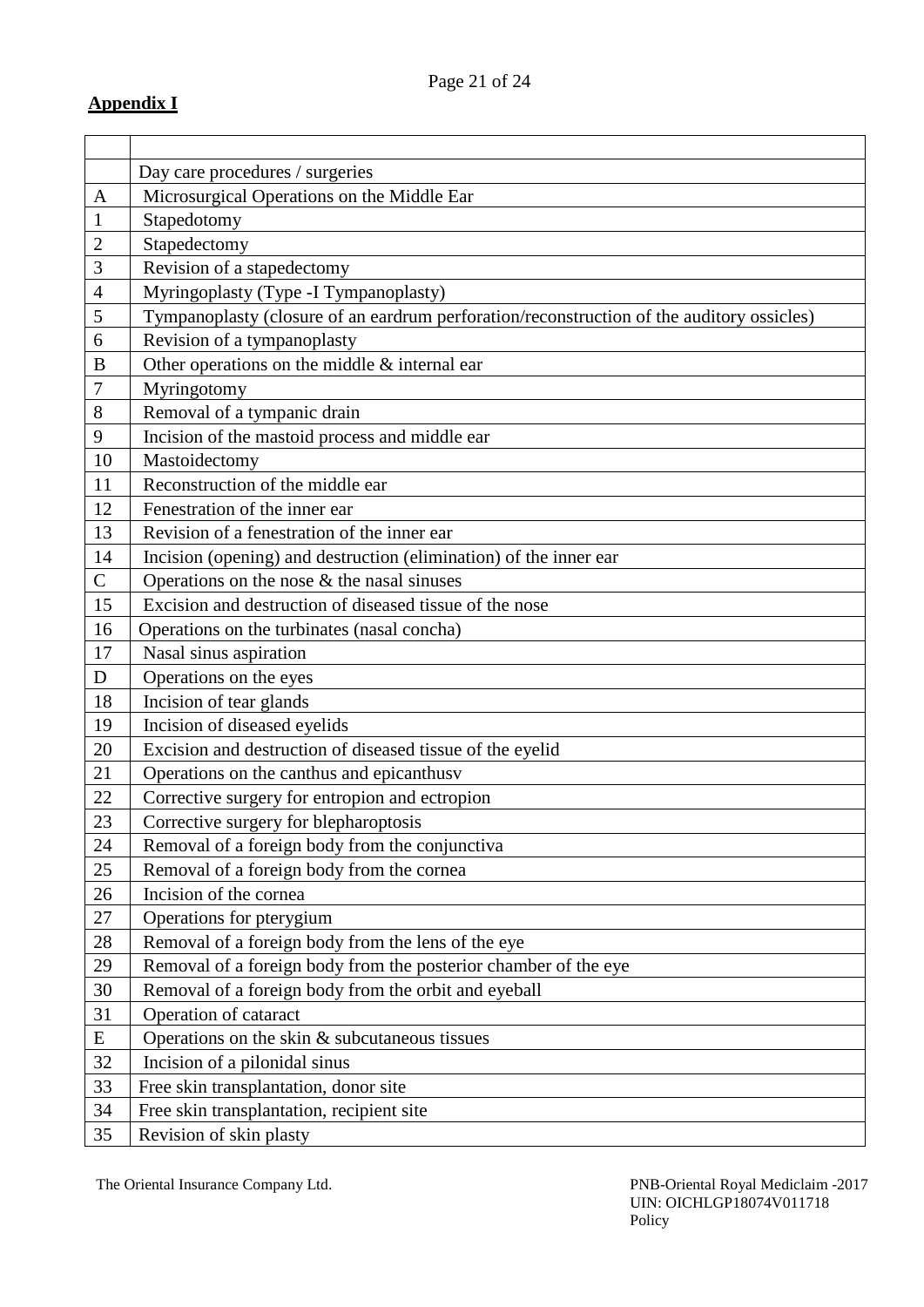# Page 22 of 24

| 36                        | Simple restoration of surface continuity of the skin and subcutaneous tissues            |
|---------------------------|------------------------------------------------------------------------------------------|
| 37                        | Destruction of diseased tissue in the skin and subcutaneous tissues                      |
| 38                        | Local excision of diseased tissue of the skin and subcutaneous tissues                   |
|                           | Surgical wound toilet (wound debridement) and removal of diseased tissue of the skin and |
| 39                        | subcutaneous tissues                                                                     |
| 40                        | Chemosurgery to the skin                                                                 |
| $\boldsymbol{\mathrm{F}}$ | Operations on the tongue                                                                 |
| 41                        | Incision, excision and destruction of diseased tissue of the tongue                      |
| 42                        | Partial glossectomy                                                                      |
| 43                        | Glossectomy                                                                              |
| 44                        | Reconstruction of the tongue                                                             |
| G                         | Operations on the salivary glands & salivary ducts                                       |
| 45                        | Incision and lancing of a salivary gland and a salivary duct                             |
| 46                        | Excision of diseased tissue of a salivary gland and a salivary duct                      |
| 47                        | Resection of a salivary gland                                                            |
| 48                        | Reconstruction of a salivary gland and a salivary duct                                   |
| H                         | Other operations on the mouth $&$ face                                                   |
| 49                        | External incision and drainage in the region of the mouth, jaw and face                  |
| 50                        | Incision of the hard and soft palate                                                     |
| 51                        | Excision and destruction of diseased hard and soft palate                                |
| 52                        | Incision, excision and destruction in the mouth                                          |
| 53                        | Plastic surgery to the floor of the mouth                                                |
| 54                        | Palatoplasty                                                                             |
| $\bf{I}$                  | Operations on the tonsils & adenoids                                                     |
| 55                        | Transoral incision and drainage of a pharyngeal abscess                                  |
| 56                        | Tonsillectomy without adenoidectomy                                                      |
| 57                        | Tonsillectomy with adenoidectomy                                                         |
| 58                        | Excision and destruction of a lingual tonsil                                             |
| $\bf J$                   | Trauma surgery and orthopaedics                                                          |
| 59                        | Incision on bone, septic and aseptic                                                     |
| 60                        | Closed reduction on fracture, luxation or epiphyseolysis with osteosynthesis             |
| 61                        | Reduction of dislocation under GA                                                        |
| 62                        | Arthroscopic knee aspiration                                                             |
| $\bf K$                   | Operations on the breast                                                                 |
| 63                        | Incision of the breast                                                                   |
| 64                        | Operations on the nipple                                                                 |
| L                         | Operations on the digestive tract                                                        |
| 65                        | Incision and excision of tissue in the perianal region                                   |
| 66                        | Surgical treatment of anal fistulas                                                      |
| 67                        | Surgical treatment of haemorrhoids                                                       |
| 68                        | Division of the anal sphincter (sphincterotomy)                                          |
| 69                        | Ultrasound guided aspirations                                                            |
| 70                        | sclerotherapy                                                                            |
| M                         | Operations on the female sexual organs                                                   |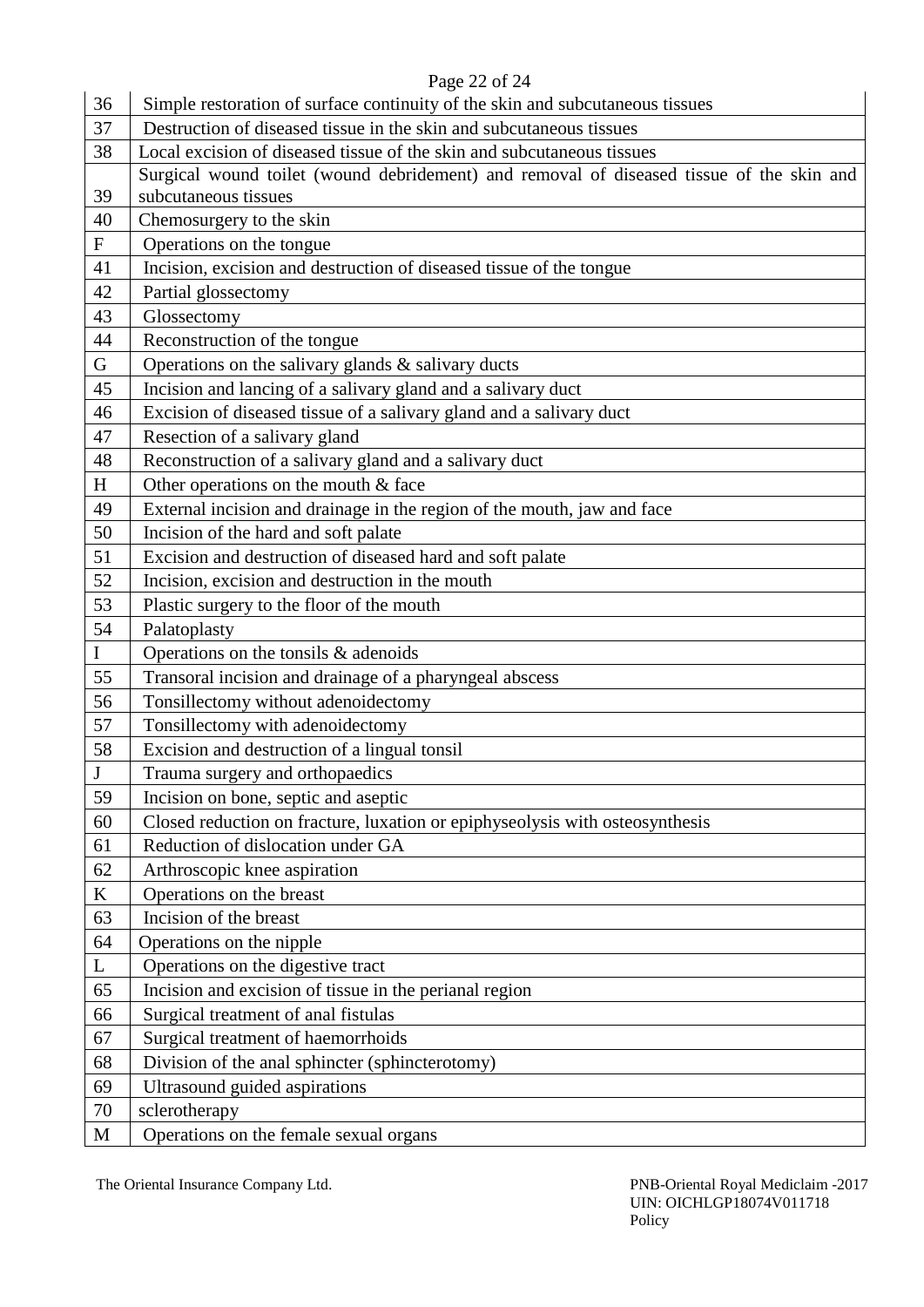| 71           | $1$ agu $2J$ VI $27$<br>Incision of the ovary                                            |
|--------------|------------------------------------------------------------------------------------------|
| 72           | Insufflation of the Fallopian tubes                                                      |
| 73           | Dilatation of the cervical canal                                                         |
| 74           | Conisation of the uterine cervix                                                         |
| 75           | Incision of the uterus (hysterectomy)                                                    |
| 76           |                                                                                          |
| 77           | Therapeutic curettage                                                                    |
|              | Culdotomy                                                                                |
| 78           | Incision of the vagina                                                                   |
| 79           | Local excision and destruction of diseased tissue of the vagina and the pouch of Douglas |
| 80           | Incision of the vulva                                                                    |
| 81           | Operations on Bartholin's glands (cyst)                                                  |
| ${\bf N}$    | Operations on the prostate $&$ seminal vesicles                                          |
| 82           | Incision of the prostate                                                                 |
| 83           | Transurethral excision and destruction of prostate tissue                                |
| 84           | Transurethral and percutaneous destruction of prostate tissue                            |
| 85           | Open surgical excision and destruction of prostate tissue                                |
| 86           | Radical prostatovesiculectomy                                                            |
| 87           | Incision and excision of periprostatic tissue                                            |
| 88           | Operations on seminal vesicles                                                           |
| $\mathbf{O}$ | Operations on the scrotum & tunica vaginalis testis                                      |
| 89           | Incision of the scrotum and tunica vaginalis testis                                      |
| 90           | Operation on a testicular hydrocele                                                      |
| 91           | Excision and destruction of diseased scrotal tissue                                      |
| 92           | Plastic reconstruction of the scrotum and tunica vaginalis testis                        |
| $\mathbf{P}$ | Operations on the testes                                                                 |
| 93           | Incision of the testes                                                                   |
| 94           | Excision and destruction of diseased tissue of the testes                                |
| 95           | Unilateral orchidectomy                                                                  |
| 96           | <b>Bilateral orchidectomy</b>                                                            |
| 97           | Orchidopexy                                                                              |
| 98           | Abdominal exploration in cryptorchidism                                                  |
| 99           | Surgical repositioning of an abdominal testis                                            |
| 100          | Reconstruction of the testis                                                             |
| 101          | Implantation, exchange and removal of a testicular prosthesis                            |
| Q            | Operations on the spermatic cord, epididymis und ductus deferens                         |
| 102          | Surgical treatment of a varicocele and a hydrocele of the spermatic Cord                 |
| 103          | Excision in the area of the epididymis                                                   |
| 104          | Epididymectomy                                                                           |
| 105          | Reconstruction of the spermatic cord                                                     |
| 106          | Reconstruction of the ductus deferens and epididymis                                     |
| $\mathbf R$  | Operations on the penis                                                                  |
| 107          | Operations on the foreskin                                                               |
| 108          | Local excision and destruction of diseased tissue of the penis                           |
| 109          | Amputation of the penis                                                                  |